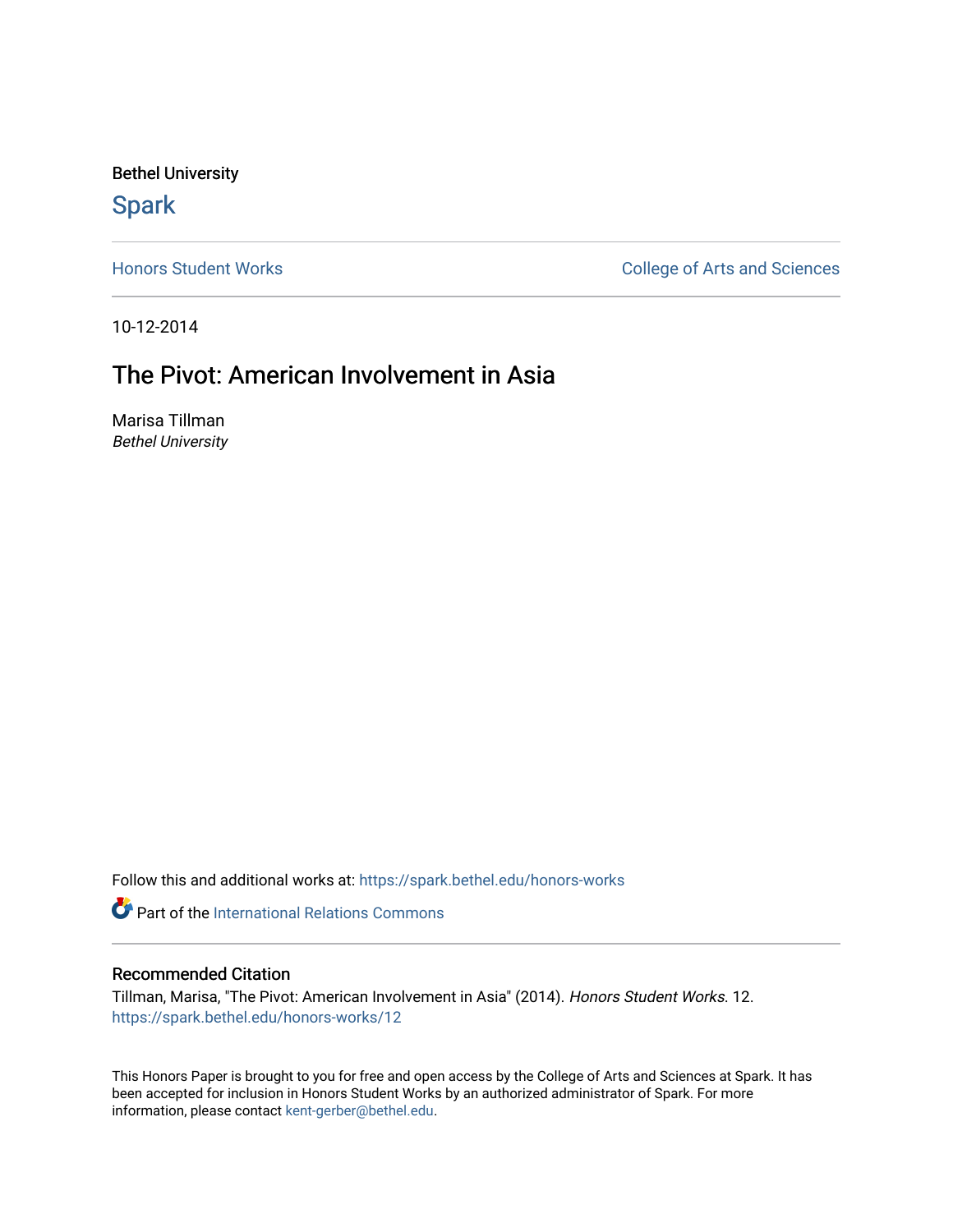The Pivot: American Involvement in Asia

Marisa Tillman POS310: American Foreign Relations October 12, 2014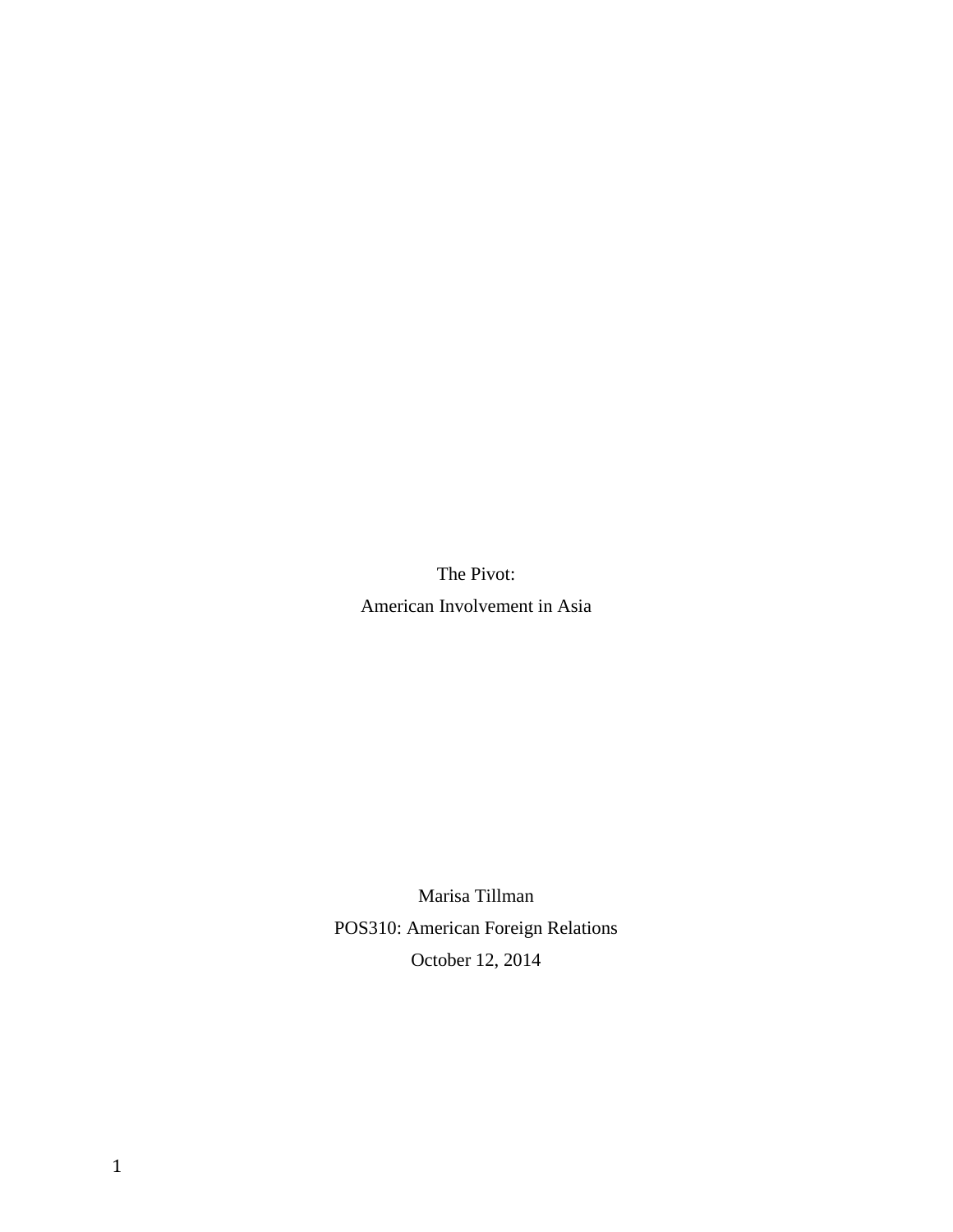#### **Part I: Policy Analysis and Recommendation**

On November 17<sup>th</sup>, 2011, President Obama addressed the Australian parliament and presented a plan to shift American attention towards the Asia-Pacific region (Beitelman 2012, 1086). This is a policy known as the Pivot, which represents one of the most important issues of our time: that of America's relations with China. China is becoming a much more powerful and important player in global politics and global economy, in fact China is growing at a faster rate than any other country in history (Schake 2014). The Pivot looks to lock in a substantially increased investment in the Asia Pacific region (Clinton 2011, 1). Basically, the Pivot is a policy response by the American government to what many call the top foreign policy problem facing the United States (Beitelman 2012, 1074; Stuart 2012, 203). By looking at the policies that make up the Pivot, the purposes and motivations behind it, and how, practically, it has been enacted today, I have examined the benefits and costs such a policy can have on American foreign relations. My conclusion is that the Pivot should be modified in order to truly represent how the United States wants to interact with China the best way possible instead of in a traditional realist manner that reacts to the Chinese threat.

#### **History**

This policy came about as a reaction to China's rising influence in the world, although much of it is actually a continuation of policies that have already been undertaken by previous administrations (Manyin et al. 2012, 144). In many ways, the Pivot is not actually novel at all, just an extension of various policies of the past, making the Pivot seem more extreme and important than it actually is. With most of the United States' resources in the Middle East, Clinton found it imperative that the United States begin to refocus attention onto Asia. This was true especially since at the time of the original document, it appeared that unrest in the Middle East was beginning to decline (Clinton 2011, 57). This policy also comes out of the United States' success following the end of World War II when the government created a "network of institutions and relationships" that helped Europe recover and helped to slow communism (Clinton 2011, 2). Another thing that influenced the beginning of the Pivot was that after the 1970's when Deng Xiaoping opened up his country's economy, China has grown in power, in wealth, in military, and also in capitalistic tendencies in their economy. A few years ago, starting at around 2009, when Beijing resisted to compromise at the UN Climate Change Conference, the United States had begun to have some strained relations with the country. There was a seeming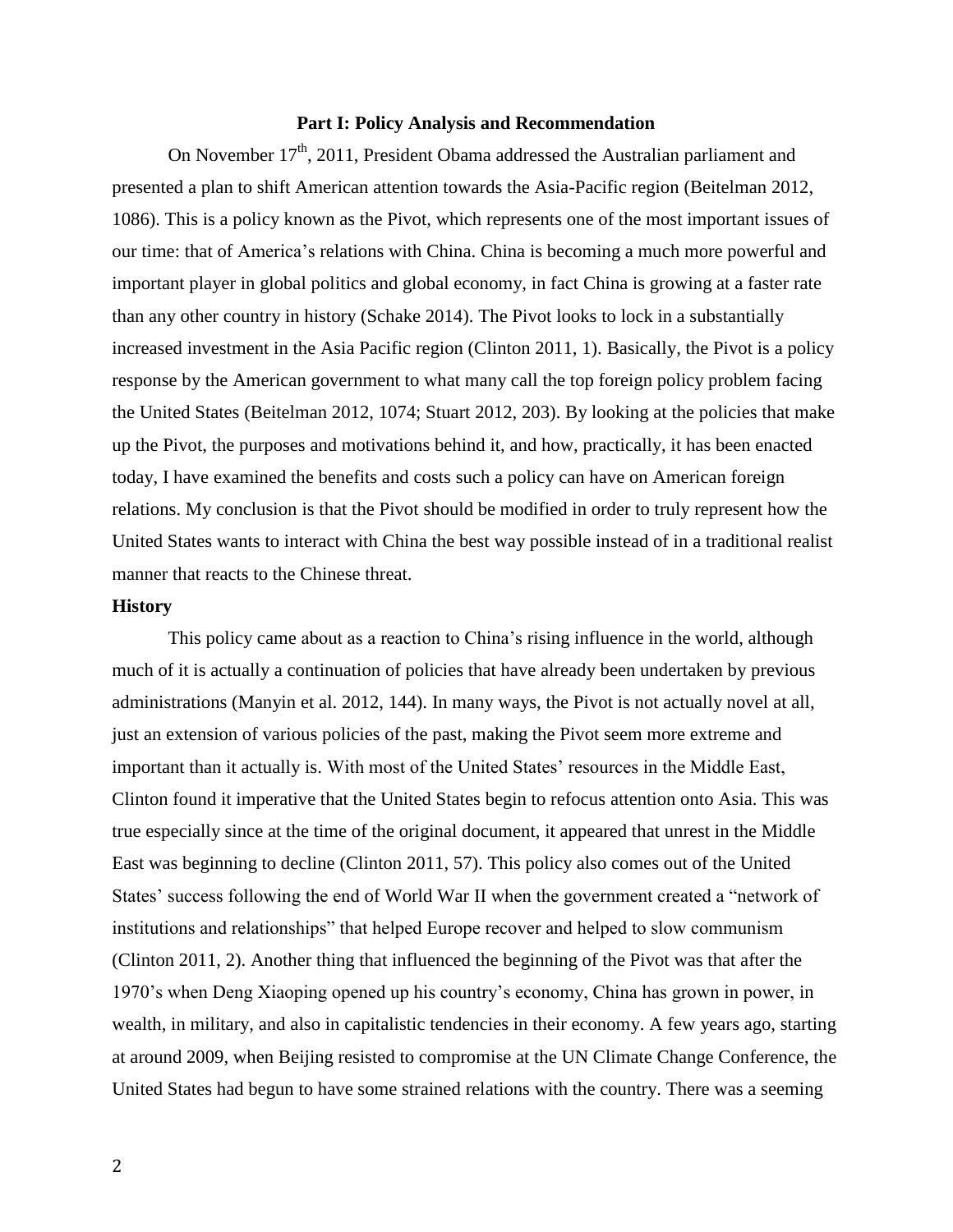belligerence and growing confidence coming from China and the United States saw it as an opportunity to exert more influence in the region especially among China's near rivals (Ross 2012). In fact, this Asia strategy was built on the policies of previous administrations (Ross 2012). Ever since the American government first moved a submarine from Europe to Guam in 1997, the United States has been involved in the region (Ross 2012). Both the Clinton and George W. Bush administrations deployed naval and air weapons systems to Guam and Japan and has cooperated with various other countries in the area (Ross 2012; Stuart 2012, 204). The policy action proposed by Clinton is not unlike these actions and builds on them.

One author describes Asia as "the worlds' most vibrant (but also possibly its most combustible) continent" (Chellaney 2014). As the main Asian actor in this policy, China was in economic turmoil after Mao Zedong's Great Leap Forward in the 1960s. Afterwards, there was high inflation between 2009 and 2010 (Ross 2012). Even Chinese Premier Wen Jiabao acknowledged that worsening inflation could result in the undermining of social stability (Ross 2012). In fact, by June 2010, vegetable prices had gone up by 25 percent and there was rising unemployment and inequality (Ross 2012). In 2009 rural unemployment was its highest since 1980 (Ross 2012). Then, the government started to focus on economic advancement, and during the American recession, China's economy grew by ten percent, beginning China's economic rise (Ross 2012). Now, China has one of the fastest growing economies in the world that has sustained.

### **The Policy**

According to Obama and Clinton in their various addresses about the Pivot during 2011, the Pivot is built around six key lines of action. These key lines include: strengthening bilateral security actions, deepening work relationships with emerging powers, engaging with regional multilateral institutions, expanding trade and investment, forging a broad-based military presence, and advancing democracy and human rights (Beitelman 2012, 1087). These lines of action are the backbone of this policy in order to pursue the goal of ensuring that American leadership will continue well into the century. In the following analysis, each of these six key lines can be seen through military action, new economic relationships, the struggle with China, the creation of economic institutions like the TPP, all with the intention of spreading American influence and values.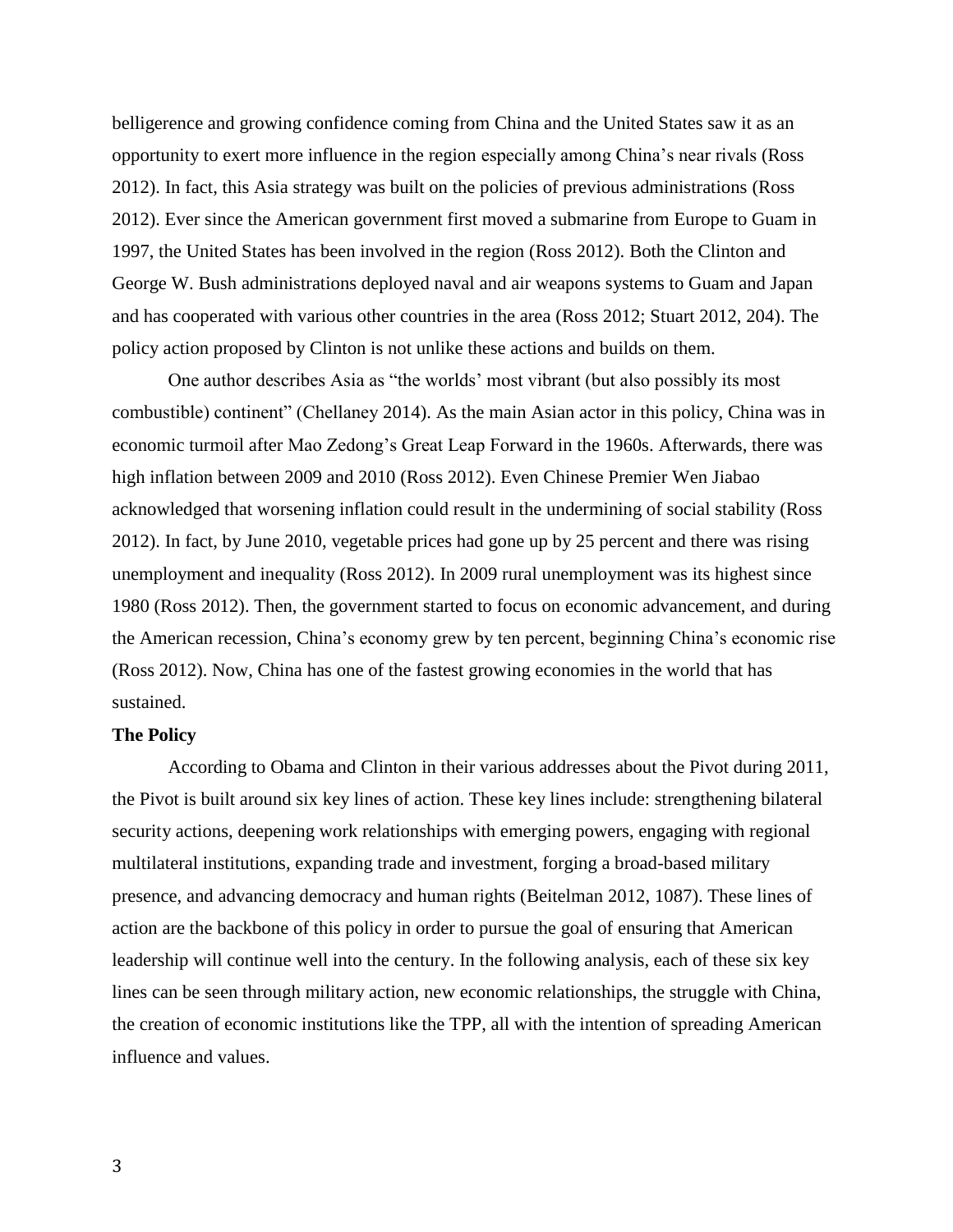The policy has many components to it. The first key component is the military component. The military actually plays a fairly large role in this policy. For one, the United States has increased its defense engagement with ASEAN (Association of Southeast Asian Nations) to help with the conflict between Japan and South Korea (Mohan 2014). This military action also included an expansion of naval exercises with Japan (Bello 2013). In fact, in 2011, the United States began the process of sending 2,500 Marines to be stationed in Australia with the goal of completing that movement by the year 2020 (Bello 2013; LaFranchi 2013; Lieberthal 2011). In many ways, this policy is mostly made up of military action because that is the way that the American government sees to practically enforce the policy changes. According to Walden Bello, in his article "Imperial Argument: Washington debates 'Pivot to Asia' Strategy," this policy is seventy percent military action and only thirty percent diplomatic action (Bello 2013). In fact, much of this military action is supported by the smaller nations in South East Asia because it helps to contain China's growing military power that is a threat to the autonomy of those smaller nations (Beitelman 2012, 1088). Thus, there are ship deployments to Singapore, the aforementioned troops sent to Australia, and enhanced training and cooperation with countries like India, Malaysia, Vietnam, Cambodia, and Thailand. Also, the Philippines has signed an agreement that allows more visits by U.S. ships and a rotating presence of marines (Smith 2014). As one author put it, "The U.S. has surrounded China with an ever-increasing ring of military fire, from NSA surveillance and spy satellites, to Army, Marine, Navy and Air Force bases; from nuclear-armed submarines and a majority of America's 11 mammoth aircraft carriers to warships, bombers and fighters in dozens of varieties; from short-, medium- and long-range missiles to thousands of nuclear weapons that can be fired from the U.S. and demolish hundreds of major Chinese cities" (Smith 2014). All of these efforts are meant to do two things: to contain China and to protect Southeast Asia (Stuart 2012, 205). This Pivot policy is one that is much broader and covers more geography than any effort like this in the past. American troops are being placed in more countries and American involvement is just in general on a much broader scale (Manyin et al. 2012, 150).

Another part of the Pivot is the diplomatic aspect. This includes an increased involvement in East Asian summits and conferences (LaFranchi 2013). For example, the United States has now gained entrance into the East Asia Summit, Hilary Clinton, while she was Secretary of State, attended forums of ASEAN, and Obama even hosted US-ASEAN Summit and attended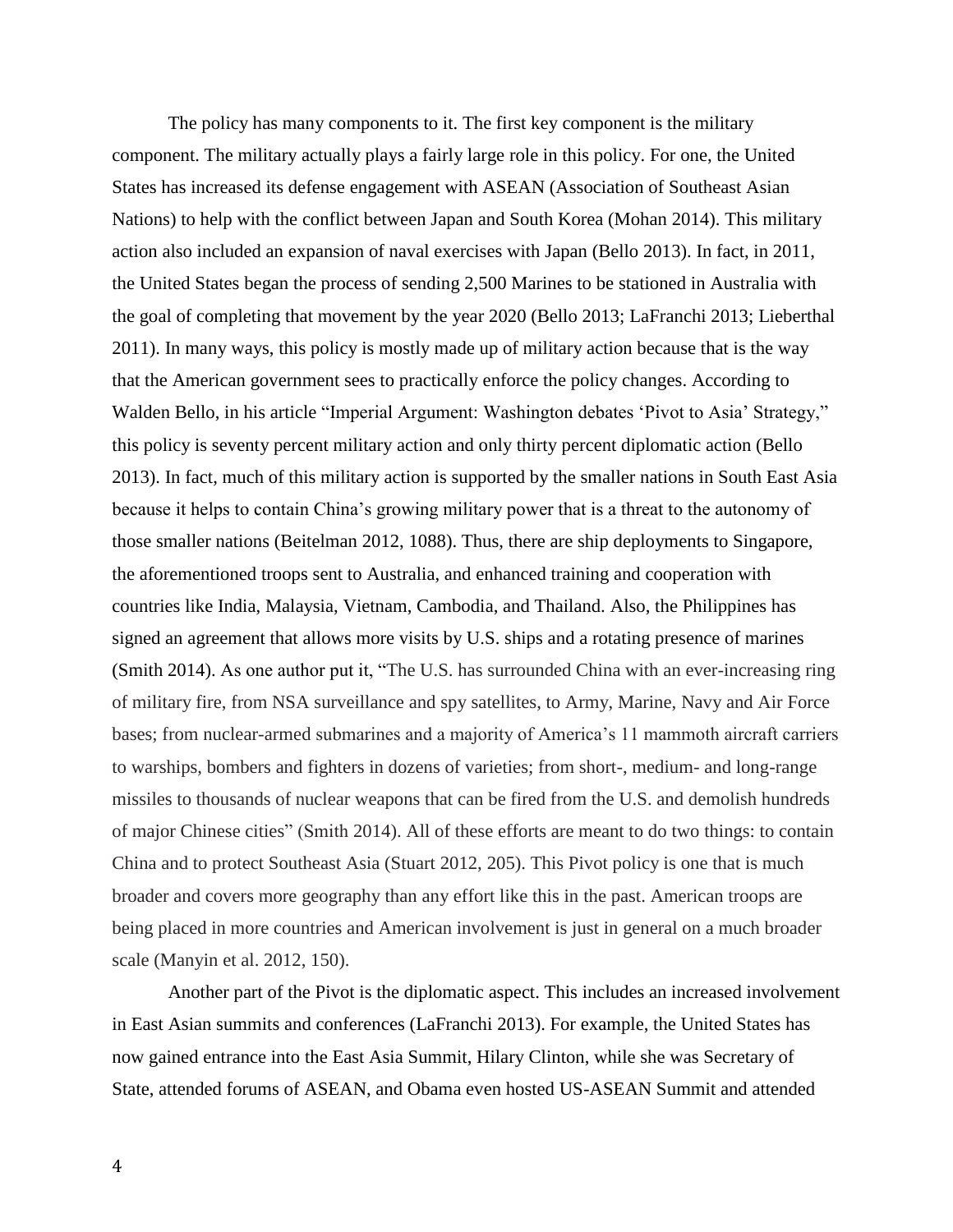the Asia-Pacific Economic Cooperation summits (LaFranchi 2013; Lieberthal 2011). Much of this new, increased involvement, is to assist South-east Asian nations that are America's allies and help to wean countries from over-dependence on Beijing (Bagchi 2012; Graham 2013, 307). Not only that, but diplomacy was seen as a way to contain China. The more influence America has in Asia, the more the United States can ensure adherence to international norms and rules of conduct (Bello 2013). Clinton used vocabulary such as the "forward-deployed" policy to describe America's diplomatic action in this policy. It means that the United States would continue to dispatch the full range of its diplomatic assets over time (Clinton 2011, 3). A result of these diplomatic relations are defense treaties with Australia, Japan, the Philippines, South Korea and Thailand as well as other partnerships with Brunei, India, Indonesia, Malaysia, New Zealand, Singapore, and Taiwan (Smith 2014).

Not only that, but this policy includes various new economic policies and relationships between the United States of America and various East Asian countries. The first main economic change was the vast expansion of the Trans-Pacific Partnership, which is a high-quality trade and investment platform created by the Bush administration in 2006, which includes many of the major economies in Asia, except for China (Smith 2014). It is centered around transparency, the protection of intellectual property, labor rights, and environmental protection (Liebertahl 2011; Clinton 2011, 11). As one author put it, "the logic of the new Pacific initiative: a free-trade agreement that includes many of the Asia-Pacific nations along with the United States, but one that is too demanding for a developing mercantilist nation like China to enter yet" (Prestowitz 2012, 41). Secondly, a new free trade agreement with South Korea was enacted (Lieberthal 2011). One of the main parts of this agreement was that it eliminated tariffs on ninety-five percent of all of US exports to South Korea (Clinton 2011, 10). The agreement was projected to help South Korea's economy grow by six percent (Clinton 2011, 10). In relation to China specifically, the policy also put forth a plan to invest \$50 billion in China, with the expectation that China would make the economic changes that the U.S. government thought were necessary (Clinton 2011, 7). Just as the United States helped to promote a stable and prosperous environment by building a more mature security and economic architecture in Europe after WWII, the United States hopes to build a network and relationships in order to build up the region in Asia in which America will be an integral part (Clinton 2011, 2). The hope is to be sure that there is continued American leadership well into the century (Beitelman 2012, 1087). There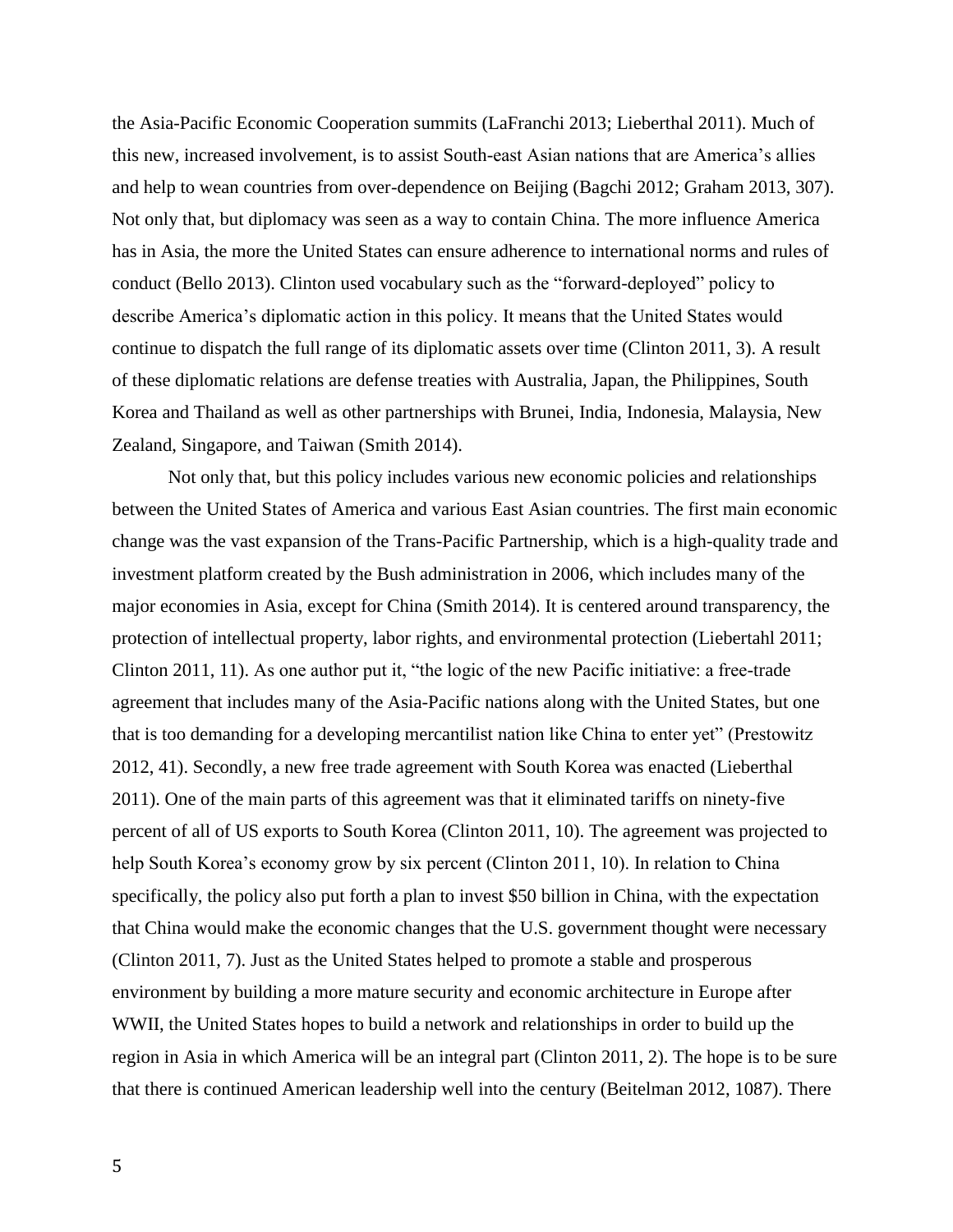is some controversy over this point specifically. Some scholars say that the United States is in no danger of becoming obsolete or lose leadership anytime soon (Etzioni 2013, 59). Others, the main supporters of this policy, argue that the world is changing and that it will be necessary for the United States to take measures to maintain its hegemony (Beitelman 2012, 1076).

The Pivot is motivated by a variety of diplomatic, economic, and strategic factors. These were the three factors outlined by Clinton in the original document. The first factor is for diplomatic reasons. The region of Asia spans two oceans, is home to half of the world's population, and is home to several of the United States' key allies. It is also the region of many important rising powers such as China, India, and Indonesia (Clinton 2011, 1). For this reason, it is only logical that the United States, as a world power, wants to get involved in the region in order to maintain diplomatic ties. This, in turn, has an effect on the other two motivations as well, which are economic and strategic reasons.

The second motivation that Clinton outlines in the original document about the Pivot was for economic reasons. China needs to be addressed as a rising power with increasing influence, especially in the economic sector. To this topic, Clinton writes, "Harnessing Asia's growth and dynamism is central to American economic and strategic interests… Open markets in Asia provide the United States with unprecedented opportunities for investment, trade, and access to cutting-edge technology. Our economic recovery at home will depend on exports and the ability of American firms to tap into the vast and growing consumer base of Asia" (Clinton 2011, 2). The economic opportunities in Asia are at this point untapped by the Western world. It could be very profitable for the United States to have more economic ties in the region. In fact, the stretch of sea from the Indian Ocean to the Pacific are the world's most vibrant trade and energy routes (Clinton 2011, 60). The American government want so interject itself into Asia's economic milieu in order for American corporations to become more profitably involved in the region's incredible growth (Smith 2014).

Thirdly, and perhaps most importantly, there is a strategic motivation for the pivot. Maintaining peace and security in an area with countries like North Korea is crucial global peace. Transparency in the military activities of the region's key players is something that Clinton cites as an important objective for the policy (Clinton 2011, 3). At this moment in history, the United States is in a unipolar position at the moment and this position of unipolarity may begin to be threatened by China in the coming years (Beitelman 2012, 1079). In every piece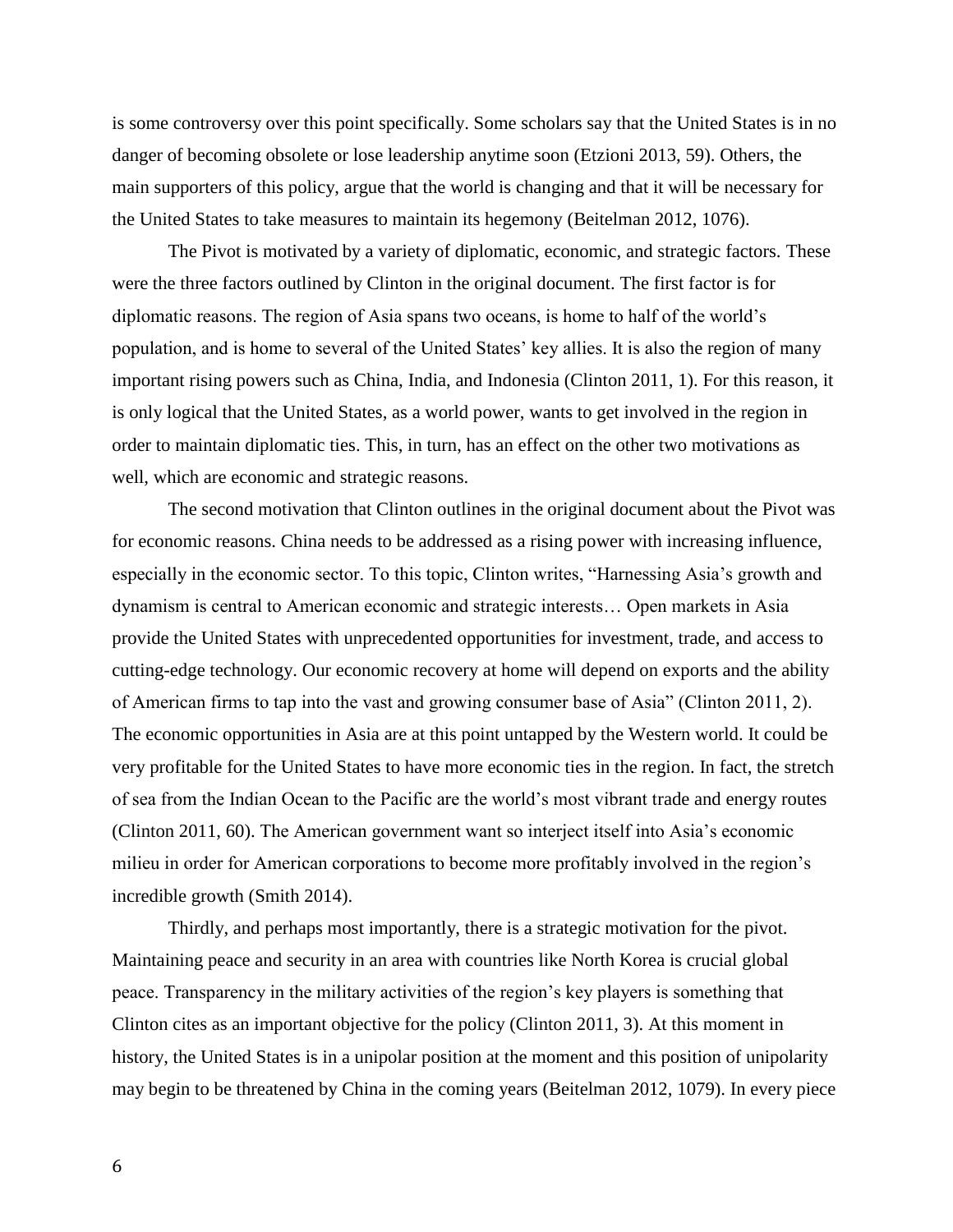of literature that discusses China's ascension in world power, also discusses American decline, something that the American government wants to guard against very closely and prevent from happening (Beitelman 2012, 1073). Therefore, if the United States can have a more involved presence in Asia, the government can keep an eye on China and limit China's power as well. By strategically surrounding China with U.S. allies, which Washington has been building up since 1949, America is able to do this (Smith 2014). The Pivot is actually very dependent on the willingness of these nations to interact and ally themselves with the United States (Xiang 2012, 119).

Based on realist theory, these motivations make sense (Graham 2013, 311). If the balance of power is only stable when there is a hegemon since at an international level the world is anarchic, then it makes sense for the United States to feel the need to step into Asia. Also, if every country acts only for their own good, then it can be assumed that as China continues to gain power, China's motivations are selfish and working towards becoming a global leader (Beitelman 2012, 1074). In this case, as the hegemonic power, the United States has a right to feel the need to remain able to check Chinese growth. According to Mearsheimer, a realist political scientist, war is inevitable and that hegemony is the only insurance for security, so American action in this way is perfectly acceptable and even necessary for the maintenance of American power (Mearsheimer 2001). He doesn't believe that "perpetual peace" is possible among the great powers of the world (Mearsheimer 2001).

However, there are many things standing in the way of the Pivot being fully enacted. Because of all of the recent upheavals in the Middle East, this policy has in many ways been put on hold. Washington is very busy with issues in Iran, Syria, Yemen, Somalia, Israel/Palestine, Afghanistan, drone wars in several other countries, and in the Ukraine (Smith 2014). There are many parts of the Pivot that have not yet been enacted. Consequently, the President failed to attend the October meetings of the Asia-Pacific Economic Cooperation forum in 2013 and has had to cancel visits to U.S. allies in the region (Sanders 10; Graham 2013, 305). This in turn, pushed back more negotiations for the TPP and instead gave China an opportunity to propose their own economic partnership, which does not include the United States (Sanders 10). Because of this, countries wonder if the Pivot will be fully actualized at all. The American government hopes to put these policies in place in the near future as they try to slowly transition into the Pivot as they have been doing for the past three years.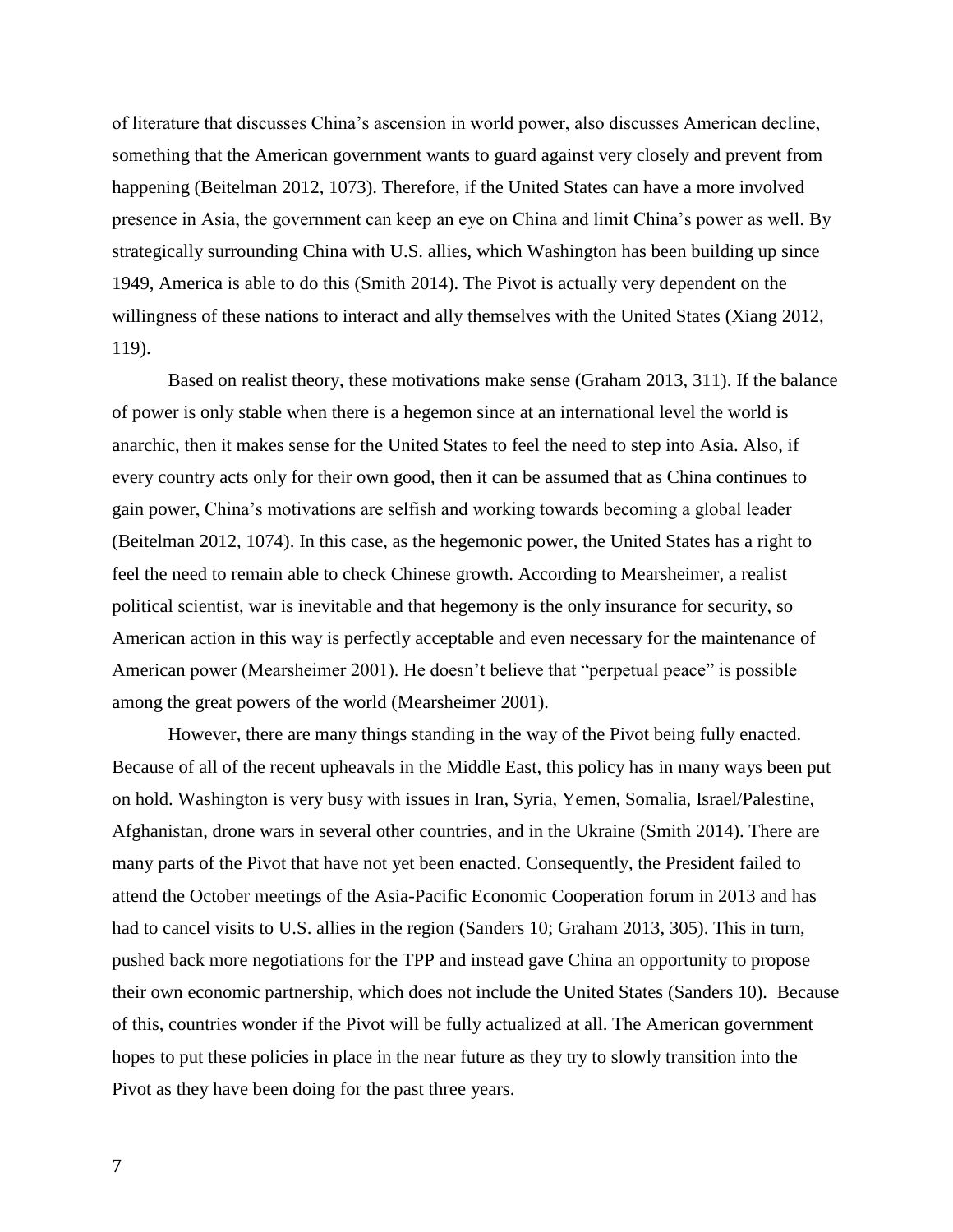However, Obama has identified "terrorism" as the main direct threat to America for the foreseeable future (Smith 2014). Even though he has suggested that the war on terrorism is ending, Obama has omitted from recent speeches his plant to Pivot towards Asia (Smith 2014). One thing that may have contributed to this slight change of heart is that the original supporter of this policy, former Secretary of State Hilary Clinton, is no longer in office, and the current Secretary of State is less concerned with the region (Lieberthal 2011). John Kerry, the current Secretary of State, does not place as much value on America's relations with Asia and is more concerned with the Middle East (White 2014). Therefore, there is not as significant a push for the Pivot. The Obama administration is simply overwhelmed with other international issues to spend as much time on the Pivot as is necessary (Sanders 10). Because of this, even just a few years after the Pivot was introduced, Obama and the American government have pulled back from many of the initiatives that were begun in 2011. Political paralysis within the government as a result of things like the budget crisis are also internal issues that have set this policy back (Smith 2014; Manyin et al. 2012, 144; Mohan 2014).

Today's status of the Pivot is multifaceted. As of today, there are yet to be actual marines in Australia (The Bangkok Post 2013). Little actual military action has taken place, however, it is important to remember that there is already much U.S. military presence in Asia in the form of the Navy. The Pivot has also increased and strengthened U.S. ties with nations that border China such as Vietnam, the Philippines, and even Burma (Etzioni 2012, 395). America's relationship with Japan has been especially important in this process (Clinton 2011, 58). An Open Skies agreement has also been agreed upon in order for business and people-to-people ties increase and in order to launch strategic dialogue on the Asia-Pacific (Clinton 2011, 58). However, at the same time, the American government still remains tied down in both Europe and the Middle East, limiting its actual involvement in Asia (Schake 2014). Some authors and journalists maintain that the presidents' absence at some of the summits or the American governments' preoccupation with other countries will not hurt the Pivot due to the fact that much of the Pivot is still in the works and that more "marketing" will not change the policy itself (The Bangkok Post 2013).

#### **Analysis**

The Pivot itself is fairly controversial on a multitude of levels. It is not debated that Asia is rising in influence in the world and that the United States must continue to keep up good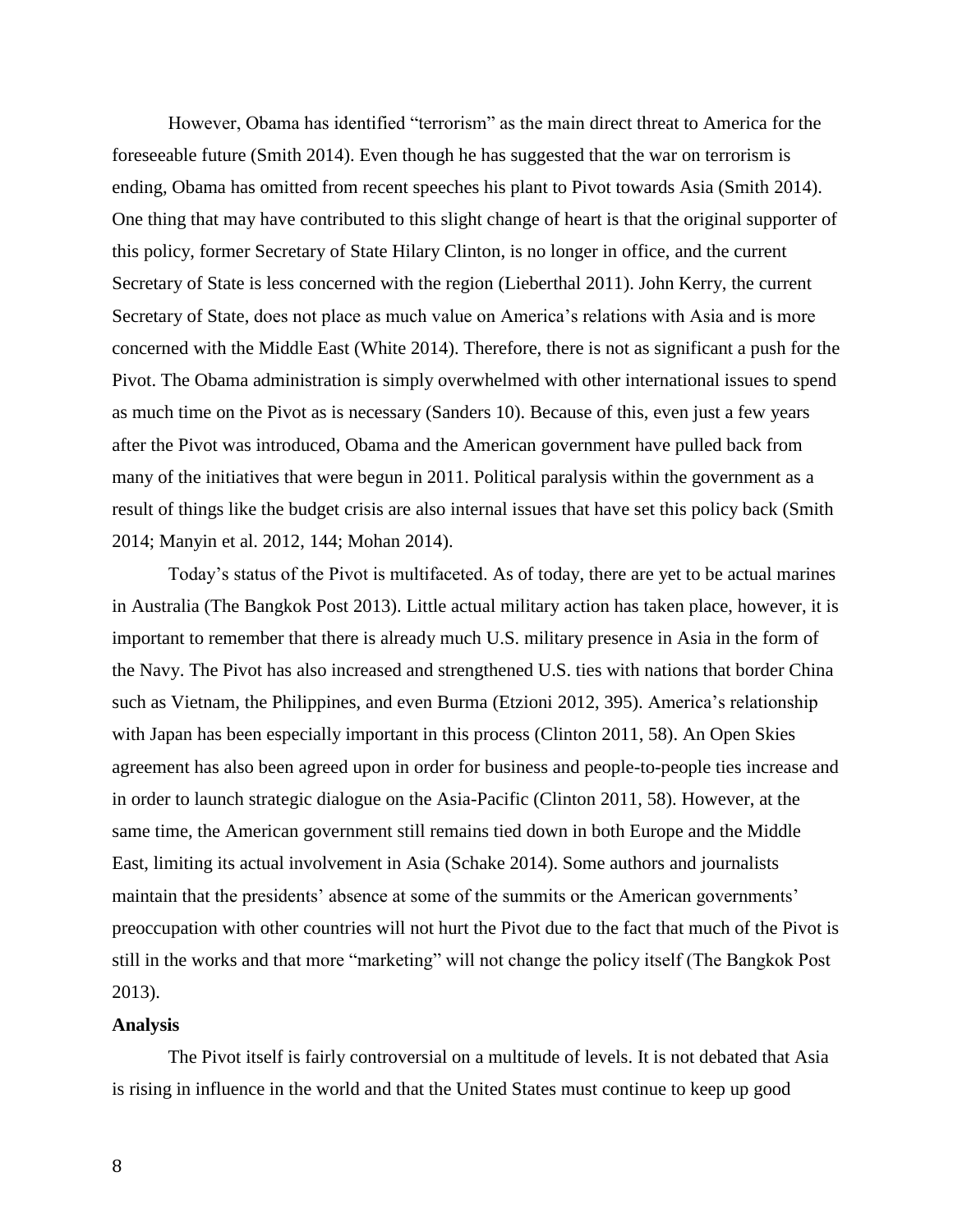relations with China. The question is, how should that change in focus be handled and is the Pivot the right way to handle Asia's growing influence (in this instance, specifically in relation to China). Supporters of the Pivot look to it as the very necessary solution to check China's growing power and to assist Southeast Asian nations from China's grip with the promotion of peace. The opposition to the Pivot make two very important points. The first is that such strong and immediate action as described in the original document created by Clinton can and will create tension between the United States and China that could lead to bad consequences. Secondly, the Pivot was outlined in 2011 and still has not made a lasting or permanent impact in Asia; the United States has not done what the Pivot said the United States would do and that has some detrimental effects.

Many advocates of the Pivot suggest that China is a direct threat to the United States. Currently, there are debates about whether China's rise can be done peacefully and even if that is even the intention (Beitelman 2012, 1075). If this is the case, that China does not have peaceful intent, then military force is needed and the Pivot is a good idea. This entirely depends on China and on whether it pursues a strategy of peaceful development or not (Beitelman 2012, 1079). The Pivot provides a way to monitor the situation and intervene quickly if necessary. It also can help to prevent multipolarity, which is seen by some people as a very unstable situation (Beitelman 2012, 1083). As Clinton makes clear in her statements about the Pivot, she believes that American work abroad and specifically in China holds the key to security and prosperity at home (Clinton 2011, 57). Another positive view on the Pivot refers to the Pivot as another example of American responsibility to lead on the world stage, and as Obama put it, "if we don't, no one else well" (Smith 2014).

China has an increasing amount of influence in the South China Sea and claims much of it as its own (Etzioni 2013, 59). Some authors suggest that these disputes are most often decided through peaceful means, but there have been skirmishes, not to mention the powerful influence that China has in the region (Etzioni 2013, 60). The presence of the United States in the region, people argue, will have a lasting peaceful effect on the unrest in the region. As Clinton states, the United States is "the only power with a network of strong alliances in the region, no territorial ambitions, and a long record of providing for the common good" and that the United States is already deeply involved in Asia economically so should turn more of its official focus on that area of the world (Clinton 2011, 58). For example, the threat of North Korea will be more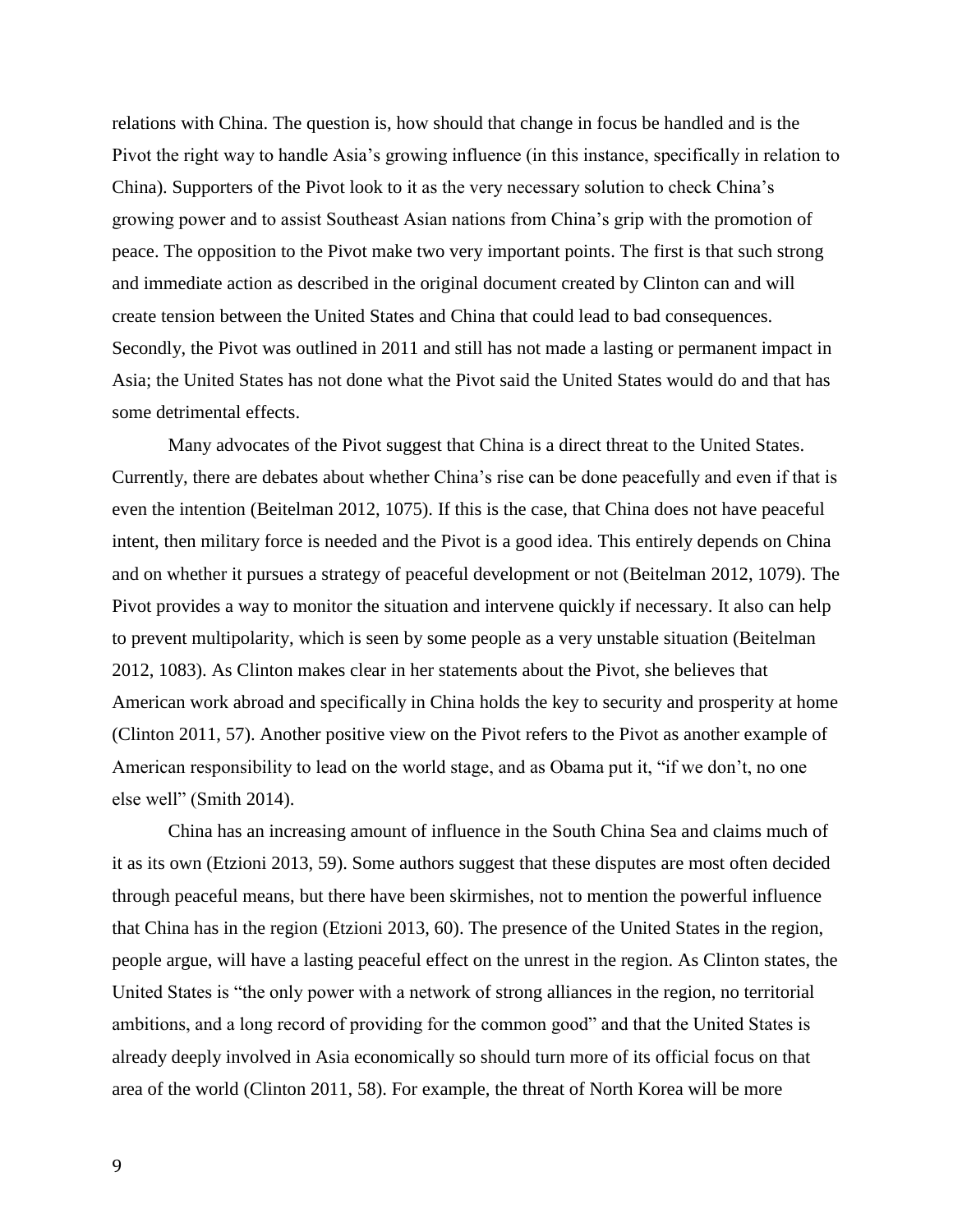contained if American relations with South Korea opens up enough to enact certain measures (Clinton 2011, 58). Also, many key Asian governments in the region have opened their arms toward more American involvement in order to guard their security and prosperity, specifically from China (Stuart 2012, 210).

One of the main objections to the pivot is that it will harm American relations with China unnecessarily. It can be very hard to accurately decipher and discern where China is headed over time, so action based off of anticipated events are risky (Beitelman 2012, 1074). Sanders' main point, which is echoed by many, is that the pivot could have some very detrimental effects on Sino-American relations (Sanders 10). Uncertainty cannot be the basis of such action, the opposition says, because otherwise the situation could get worse if the situation is read wrong (Beitelman 2012, 1094). Most experts agree that it will be many years, decades even before China will be able to challenge the United States even in their own region (Etzioni 2013, 59). Robert Ross, in his article "Obama's New Asia Policy is Unnecessary and Counterproductive," says that the shift was based on a fundamental misreading of the intent of the Chinese government (Ross 2012). He says that China's tough diplomacy stems from a sense of insecurity from years of financial crisis and social unrest and that the Pivot might be exacerbating those issues (Ross 2012). For example, already China and ASEAN have shared concerns that the TPP might be a force rising intended to sabotage the economic integration of East Asia (Smith 2014). Some would say that the pivot has done the opposite of providing stability in Asia and that it has made the region more tense and conflict-prone where the United States is more at risk of involving itself in fights that do not concern them (Ross 2012). Lanxin Xiang focuses most of his paper on the risk of creating another Cold War situation between the United States and China (Xiang 2012, 116). Not only that, but it would definitely risk China's cooperation on a range of issues in venues such as the United Nations (Manyin et al. 2012, 144).

Another objection is that America is not actually invested in the plan and is spreading American resources too thin. Recently, Obama had a decision to either support Japan militarily over the Senkaku-Diaoyu Island, or choose not to do what, essentially the Pivot said he would do (White 2014). Washington chose not do support Japan and defend against China and did it again when Washington was again reluctant to help the Philippines in 2012 with the Scarborough Shoal issue (White 2014). The opposition uses these examples to show that maybe the United States is not as committed to the Pivot as it should be. Because of this, China is more likely to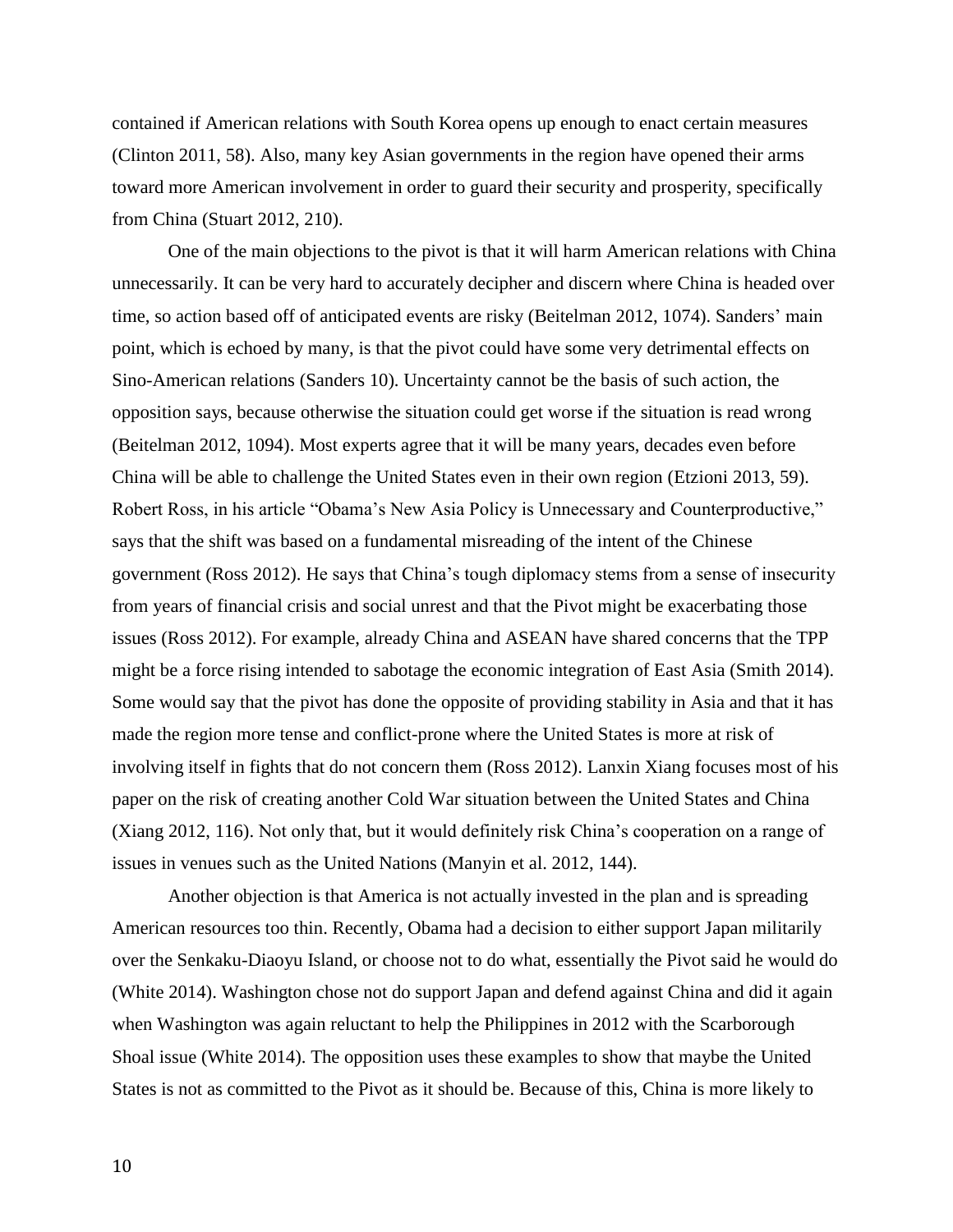push the envelope and China could become a real problem (White 2014). Not only that, but there is worry that China will also be able to convince American allies in Asia of their inability to commit and alienate these nations from their alliances to the United States (Schake 2014).

Another thing that the opposition finds worrisome is the idea that many American resources are being used for this Pivot that could be used elsewhere. Beitelman refers to the former Secretary of Defense Robert Gates' pronouncement that America's interests in the Pacific will continue irrespective of tough times or tough budget choices (Beitelman 2012, 1088). Sustaining the Pivot was a question from the beginning but it is increasingly becoming a problem (Mohan 2014). As Clinton says, in the original document, these people want to call for troops not to reposition but to "come home" and the downsizing of foreign engagement (Clinton 2011, 57). Amitai Etzioni makes the point that Pivoting to Asia will prove a major distraction at this point in time especially from the Middle East and from national issues (Etzioni 2012, 399). This is especially true when looking at the fact that part of the Pivot is assisting India, a country that is very close to Pakistan and Iran who are present threats, develop its nuclear program (Etzioni 2012, 399). Some even wonder if Obama just pursued this policy in order to help his public standing and not to actually commit to it (Victor et al. 2010).

# **Recommendations**

In my opinion, there are many flaws in the Pivot and the United States needs to move forward with caution. Therefore, for the Pivot, I recommend a few different actions. First off, the whole mindset of the Pivot comes from feeling threatened by China and all the actions within the policy reflect this. I suggest the United States stop looking at China from realist perspective or that growth in China automatically means a decline in America. It is not a zero sum game in which if one country gains power, the other loses it.

If a realist perspective must be used, Charles Glaser's model of realists as optimists in his article, "Realists as Optimists: Cooperation as Self-help" is a good picture of what that should look like in this instance. Glaser makes note that structural realism, as it is understood today, is very pessimistic, believing that cooperation between states is nearly impossible and that order can only be created by hegemony (Glaser 1994, 50). Instead, Glaser outlines a form of realism called contingent realism which "predicts that, under a wide range of conditions, adversaries can best achieve their security goals through cooperative policies, not competitive ones, and should, therefore, choose cooperation when these conditions prevail" (Glaser 1994, 50). To do this, he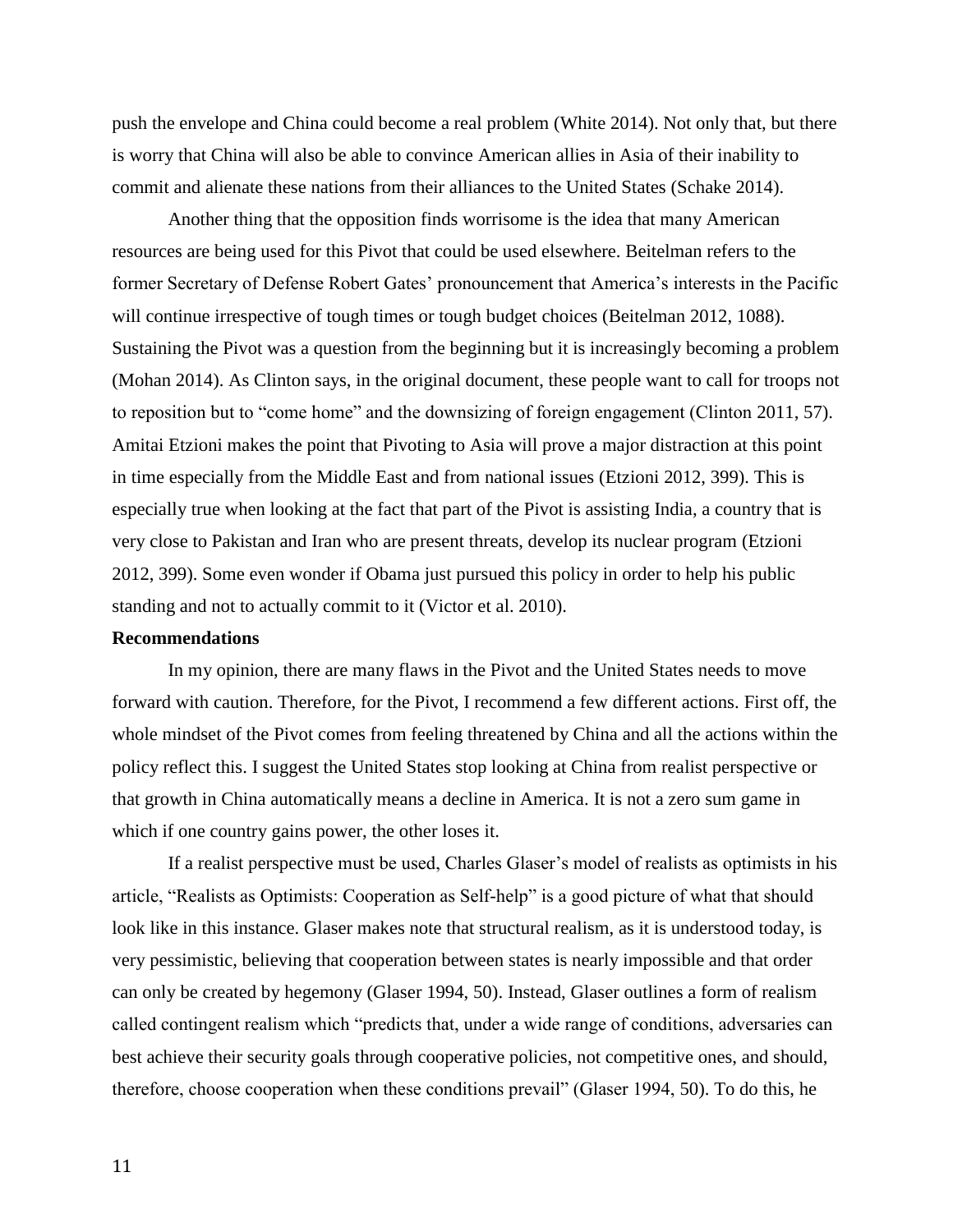says that policies that avoid arms races and military build-ups are essential. The Pivot as it is now, seems to be exactly this military build-up that could provoke an arms race that Glaser says that realists should try to avoid through cooperation.

As far as tangible changes go, the military and navy in the region, both the proposed deployment and the present troops must be reduced in order to maintain good relations with China. Secondly, the United States needs to make a greater effort to show their commitment to the Southeast Asian nations and make the actual Pivot policy clearer to all. The third is that there should be an increase in economic and diplomatic documents specifically with China. As the Chinese government itself has said, "the new model of great-power relations means they [America] must now change their behavior to accommodate us" (Schake 2014). The Pivot is often seen by China as a form of containment, which in many ways it is, and therefore the policy as it stands can easily turn into a great source of tension and already has.

Although China and its rising power, economically and politically, need to be addressed, the Pivot approaches China from an overly aggressive realist viewpoint. I suggest that instead of looking at the world with a realist theory, we approach China of a place of trust and economic competition. I do not suggest that we swing the other way and completely ignore China or naively believe that everything will be peaceful. As David Beitelman says in his paper "America's Pacific Pivot," it can be difficult to get a clear multi-faceted analysis of Sino-US relations and that often, "contemporary analyses become trapped in a simplified "panda hugger" versus "China hawk" characterizations" (Beitelman 2012, 1074). We need to be wary about oversimplification. The United States of America needs to be wary of having a realist worldview that frames Sino-US relations in confrontational terms, which could potentially lead to a situation not unlike the Cold War (Beitelman 2012, 1080; Xiang 2012, 113). As Sanders says, the United States needs to proceed with "subtle firmness" in order to avoid exacerbating regional suspicions, which is exactly my suggestion (Sanders 10; Lieberthal 2011).

Thomas Christensen, a soft realist, makes a good point in his article "United States and China Relations." He is a realist, but he puts more stock in soft power than in military power. Although American interactions with China seek to further U.S. national interests in a realist sort of way, these interactions should not be to try to contain China, but to influence China into the nation that we want it to be (Christensen 2007, 86). This is an interesting take on the Pivot because it then changes both the motivation and the anticipated result. Christensen realizes that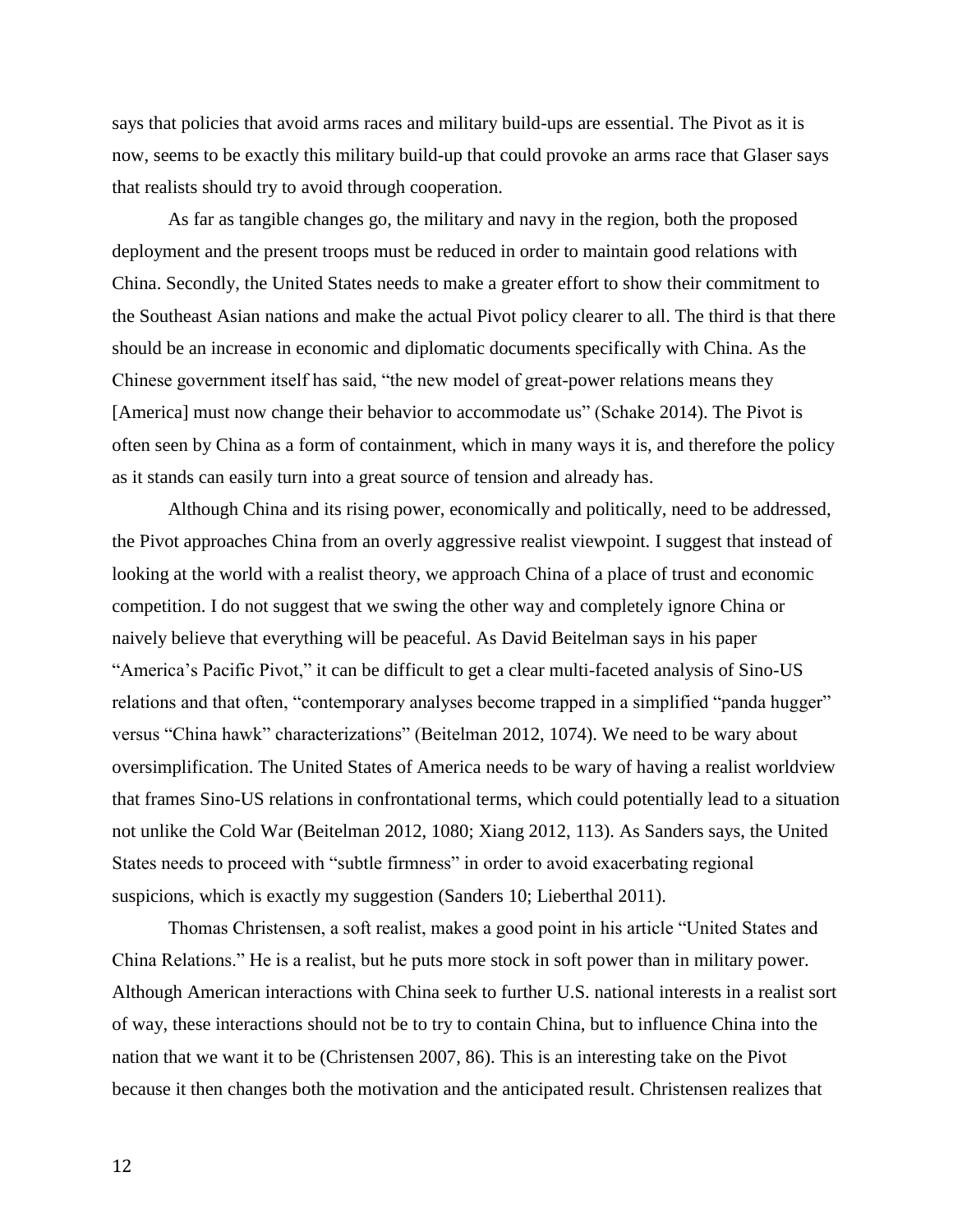China is a big player in the world economy and recognizes the need for the United States to have a strong and positive relationship with the nation. Especially for the sake of the international community, Christensen says that we need to help China frame its choices and encourage the Chinese government to act responsibly with its new place as an economic power in the world (Christensen 2007, 87). If we apply these sentiments to the Pivot, it does not even mean that the realist perspective needs to go by the wayside, it just means that there should be a focus shift from military power to influence. Especially when thinking about the world economy, I think that this perspective will give positive results.

The idea that China's rising automatically means America's decline is an idea that has no place within this policy. In fact, most sources agree that Beijing has not evidenced any interest in becoming a hegemon and replacing the U.S. (Smith 2014; Rudd 2013). Again, Beitelman makes the point that China as of yet still does not have the power or influence that the United States has internationally in order to accomplish this (Beitelman 2012, 1078). It must also be remembered that U.S. decline stats from a very high level and China's rise comes from a very low one; it's more of an economic restoration (Etzioni 2012, 398; Xiang 2012, 121). A hegemon, especially as Layne defines it, must be in a position of multidimensional power. China is still largely onedimensional in its economic sector (Beitelman 2012, 1078). I would also suggest that such a power change requires hostility and an attempt to change the status quo. Testimonies from China's leaders reveal that there is no such desire to do so (Beitelman 2012, 1078; Smith 2014; Rudd 2013). It is going to be decades before China becomes a real threat to the United States, therefore that mindset needs to be erased before we continue along this path. Not only that, but, as Ross says, policy towards China should assuage, not exploit, Beijing's anxieties while protecting US interests in the region (Ross 2012). From China's view, the West has no reason to fear China's rise, in fact the West would probably benefit because of Chinese economic growth, so such aggressive behavior could be seen as a totally unnecessary direct threat towards Chinese interests, which is not where we want to go (Rudd 2013).

However, this tension between China and the United States that has developed also must be addressed. Therefore, I suggest that some proactive measures to reconcile these tensions be added to the Pivot to be enacted in the region. If the Pivot is to continue, there must be a way to maintain the Sino-American relationship even as the United States seeks to increase its involvement in the region. Together, the United States and China accounted for more than 50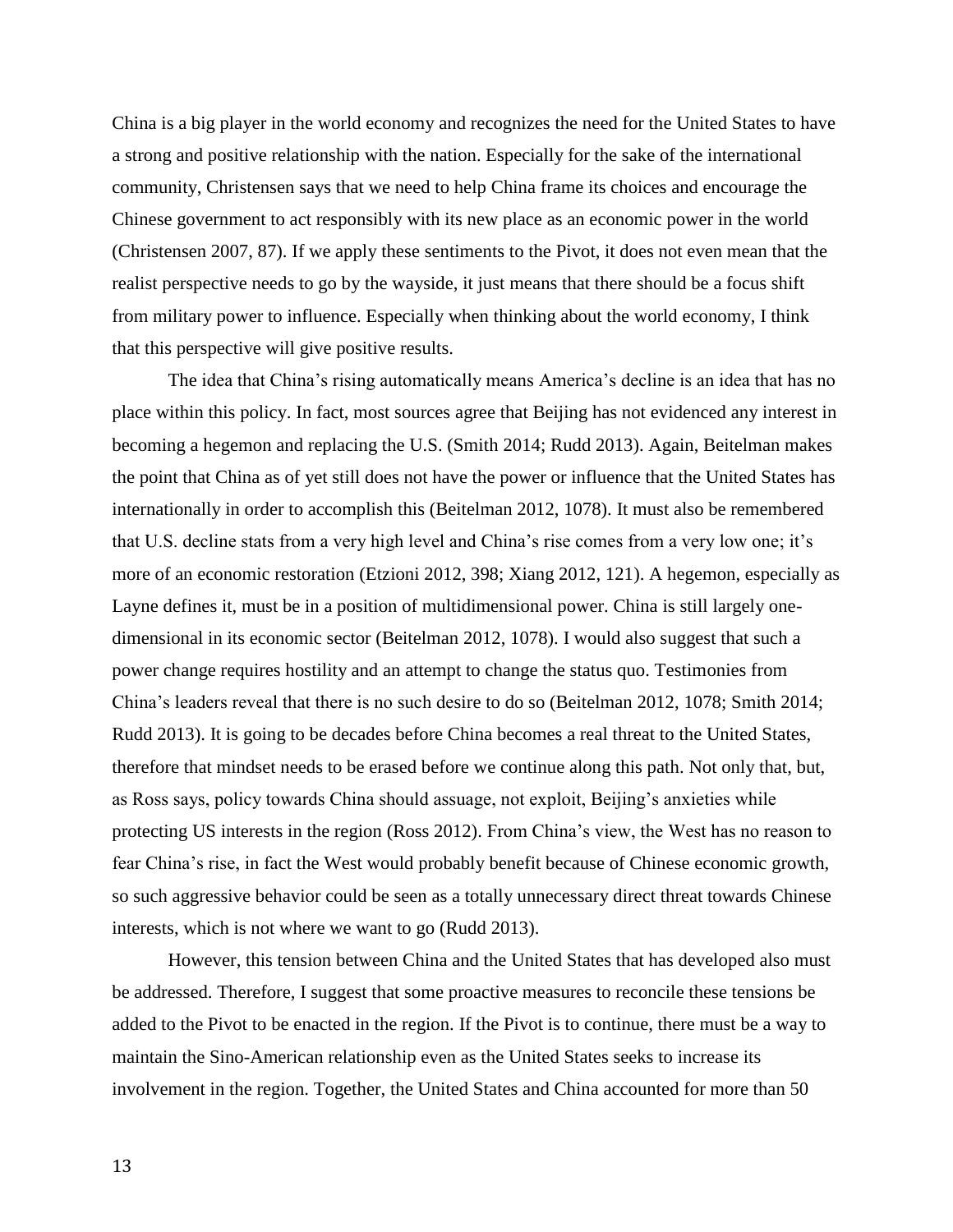percent of the world's economic growth in the last five years, it makes sense to preserve a relationship with them (Christensen 90). If we work with China, even if our goal is still to curb some of China's power, concessions can be made and positive relation can form without the need for military action.

Secondly, the pivot is altogether too focused on military strength. I think that because the Pivot is 70% a military action, this policy can be seen as leaning too far one way and forgetting the other aspects of diplomacy. I propose that this be modified too. China is different than the United States. America has not been threatened by China militarily and there is no history of warfare as of today with China. In fact, many sources say that the United States has overestimated China's military capabilities, which have not deployed any new ship or aircraft that significantly enhances their ability to challenge US maritime superiority (Ross 2012; Smith 2014). Their main tool to counter the American Navy is a fleet of diesel submarines from the 1990s (Ross 2012). Too many troops without provocation, in my opinion, is not a wise move. However, there is still value in having some military capability in the area, especially if it is seen more as a peacekeeping force. There is already a naval force in the Pacific, more troops are not vital (Ross 2012). Therefore, I propose that the Pivot be modified to decrease the number of American troops sent to Asia. I think that peace is not just on China's shoulders. The American government and the international community must also put forth effort to be sure that Chinese growth is as peaceful as possible. Not placing a large amount of military force on China's turf could be a way of encouraging such action. Both perception and strategic trust have a large part in this (Beitelman 2012, 1093). Also, such military approaches could threaten China's economic holdings, which would not be a good move on the American government's part. As Clinton says, a transparent military on the parts of both America and China would be a wise idea in order for both countries to see the military intentions of the other. This part of the Pivot should remain (Clinton 2011, 59).

Also, the United States needs to commit to this idea if it is going to happen. The American government has proven its commitment to Europe especially through recent action in the face of Russia in Ukraine (White 2014). So why can't the United States show that same level of commitment in Asia? Many Southeast Asian nations expect, with the Pivot, for assistance from the United States. We need to support our decisions and follow-through. Not only that, but the Pivot needs to be clarified to all involved and rewritten for more coherence and, hopefully,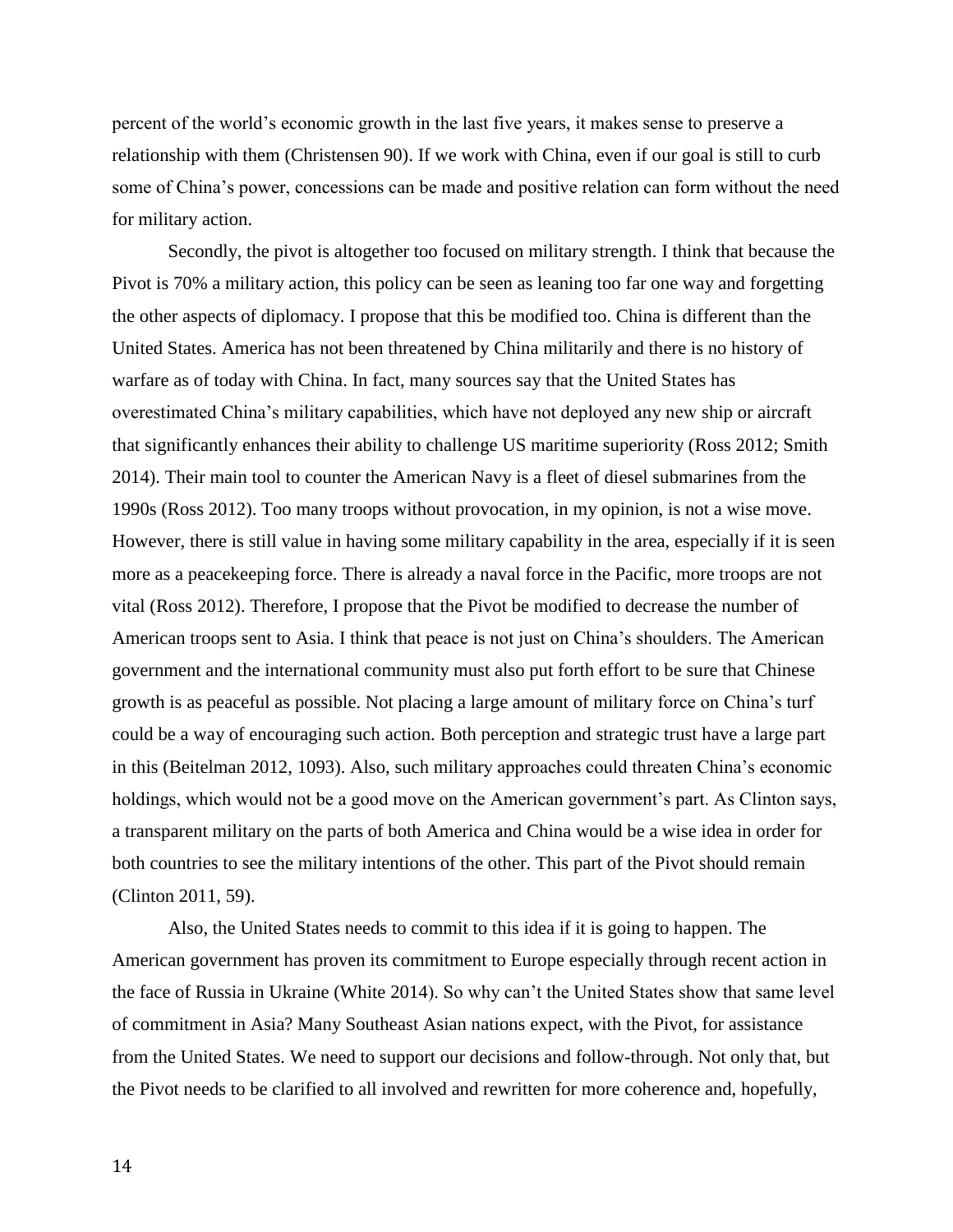permanence (Eyal 2014). As Etzioni says, if the United States continues to leave Southeast Asian nations to fend for themselves after the promise of support, the Asian nations will "inevitably conclude that the US is an unreliable ally" (Etzioni 2013, 60). On multiple occasions now, Obama has failed to mention the Pivot as a central aspect to American foreign policy in recent speeches (Smith 2014). Right now, American resources are being diffused among too many competing demands for the Pivot to actually be realized.

I suggest that in order for the Pivot to make a real impact, that America cut ties with some other engagements around the world. With China, history has taught us that the most effective way of dealing with the Chinese government is through leader to leader interaction, which can only happen if there is a real shift in focus (Rudd 2013). The American government is very contentious, however, and with tensions in the Middle East, where the U.S. already has many resources, it may be difficult for this to actually happen. If this is the case, the government still needs to choose where they are going to focus their resources, even if it means backing off entirely from the Pivot. At this point, being somewhat committed is actually causing a lot more harm than it is worth.

Lastly, I would also encourage increasing economic relations with China. A big part of the Pivot is economic involvement in Asia, although recently the long-term economic interests seem to have been subordinated to the short-term political/military objectives (Prestowitz 2012, 44). As a largely untapped area of the world economically, I think it would be valuable to continue our economic relations with China. Not only would it help the Sino-US relations diplomatically, it would also be mutually beneficial. The Pivot does, in some ways, seek to increase its economic presence in the region and in this, I think it has the right idea. The idea is that competition does not guarantee conflict and that the Pivot is trying to harness that competition for American economic benefit. However, because of all the military action and the economic institutions that exclude China like the TPP, the Pivot is very aggressive and threatening to China, which in many ways undermines this goal. It is possible though, to continue to form and develop an economically competitive market with China without any sort of military conflict according to many sources and examples in the world (Beitelman 2012, 1090). If the United States is going to be in Asia for the long haul, both China and the United States must look ahead and reach some sort of long-term agreement in order to avoid a major confrontation (Rudd 2013). This will require both countries to understand each other thoroughly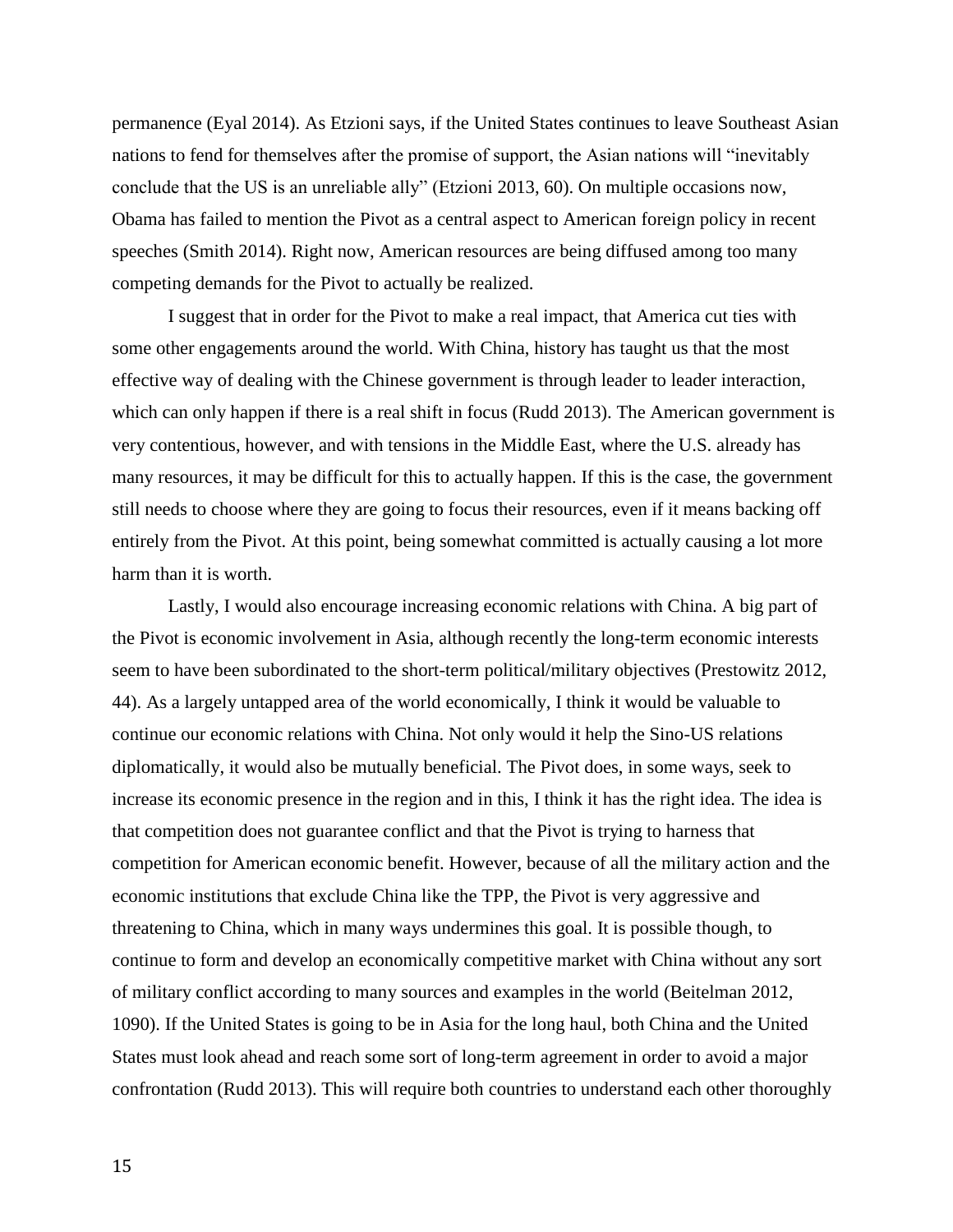and, as mentioned before, build some sort of trust. The Policy as it stands now will not be able to preserve the peace. As such, the United States should introduce a new framework for cooperation with China that recognizes strategic competition between the two countries and key areas of shared interests that both countries can cooperate on as discussed in Kevin Rudd's article, "Beyond the Pivot" (Rudd 2013). According to Rudd, such actions would reduce the regional temperature and focus both countries on both economic growth and common agendas, thereby benefitting both countries.

In conclusion, although attention must be turned towards China, the Pivot as it is outlined in "America's Pacific Century", I contend, is not the most beneficial way to do so. Most agree that "the Obama administration is right to be seeking a comprehensive  $21<sup>st</sup>$ -century U.S. trade and globalization policy" as Prestowitz says, however, the Pivot as it is presently is not a solution (Prestowitz 2012, 45). The Pivot is a way to focus on Asia and to become more involved with Asian affairs through military, diplomatic, and economic means, as a way to increase the United States' diplomatic, economic, and strategic standing in Asia, especially in comparison with China. Even though this policy may provide the United States with the power to contain China if China becomes more of threat and to help the Southeast Asian nations that are unable to stand up to China, it may also harm our own relation to the Chinese government, exacerbate the problems already in the region, and unnecessarily use our resources. Therefore, I propose a change in our mindset as a starting point to modify the Pivot, for although the Pivot has problems, the idea behind it is valid. Changes political theory, military strength, commitment, and increasing economic relations are my proposed adaptation of the policy as we look to move forward with our relations with China in the hopes that both countries will benefit and flourish.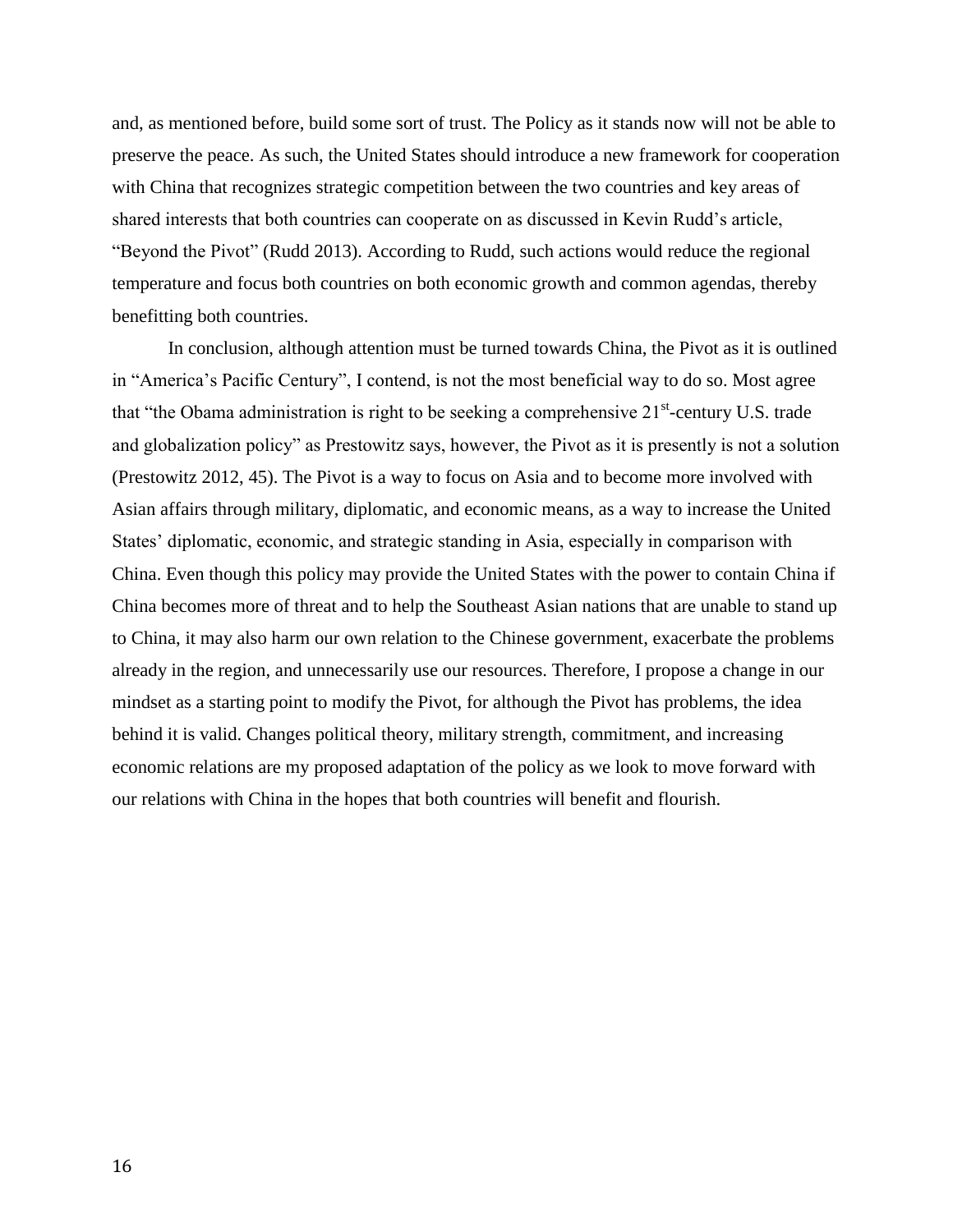#### References

- Bagchi, Indrani. 2012. "Obama's Asia policy vs Chinese checkers." *The Times of India (TOI).*  Last Modified November 9, 2012. Accessed October 6, 2014. [www.lexisnexis.com/hottopics/lnacademic.](http://www.lexisnexis.com/hottopics/lnacademic)
- The Bangkok Post. 2013. "Obama summit absence will not hurt Pacific pivot policy." *The Bangkok Post (Thailand).* Last Modified October 14, 2013. Accessed October 6, 2014. [www.lexisnexis.com/hottopics/lnacademic.](http://www.lexisnexis.com/hottopics/lnacademic)
- Beitelman, David A. 2012. "America's Pacific Pivot." *International Journal* 67 (4): 1073-1094.
- Bello, Walden. 2013. "Imperial Argument: Washington debates 'Pivot to Asia' strategy." *Philippines Daily Inquirer.* Last Modified March 4, 2013. Accessed October 6, 2014. [www.lexisnexis.com/hottopics/lnacademic.](http://www.lexisnexis.com/hottopics/lnacademic)
- Chellaney, Brahma. 2014. "The Obama administration's Asia pivot offers allies no security." *The Daily Star (Lebanon).* Last Modified May 1, 2014. Accessed: October 6, 2014. [www.lexisnexis.com/hottopics/lnacademic.](http://www.lexisnexis.com/hottopics/lnacademic)
- Christensen, Thomas J. 2007. "United States and China Relations." *DISAM Journal of International Security Assistance Management* 29 (3): 86-92.
- Clinton, Hillary. 2011. "America's Pacific Century." *Foreign Policy* (189): 56.
- Etzioni, Amitai. 2013. "No Pivot to Asia." *The Extraordinary and Plenipotentiary Diplomatist*.
- Etzioni, Amitai. 2012. "The United States' Premature Pivot to "Asia"." *Society* 49 (5): 395-399.
- Eyal, Jonathan. 2014. "US' Asia pivot still a work in progress; President Obama's trip to Asia has helped clarify several aspects of the US pivot to the region. But many ambiguities remain, including how Washington intends to react to China's rising global clout." *The Straits Times (Singapore).* Last Modified April 28, 2014. Accessed October 6, 2014. [www.lexisnexis.com/hottopics/lnacademic.](http://www.lexisnexis.com/hottopics/lnacademic)
- Glaser, Chales L. 1994. "Realists as Optimists: Cooperation as Self-Help." *International Security* 19 (3): 50-90.
- Graham, Euan. 2013. "Southeast Asia in the US Rebalance: Perceptions from a Divided Region." *Contemporary Southeast Asia: A Journal of International and Strategic Affairs* 35 (3): 305-332.
- Karaim, Reed. 2014. "Is the World's Second Largest Country Facing Trouble?." *CQ Researcher* 24, no. 13 (April 4, 2014): 291-311.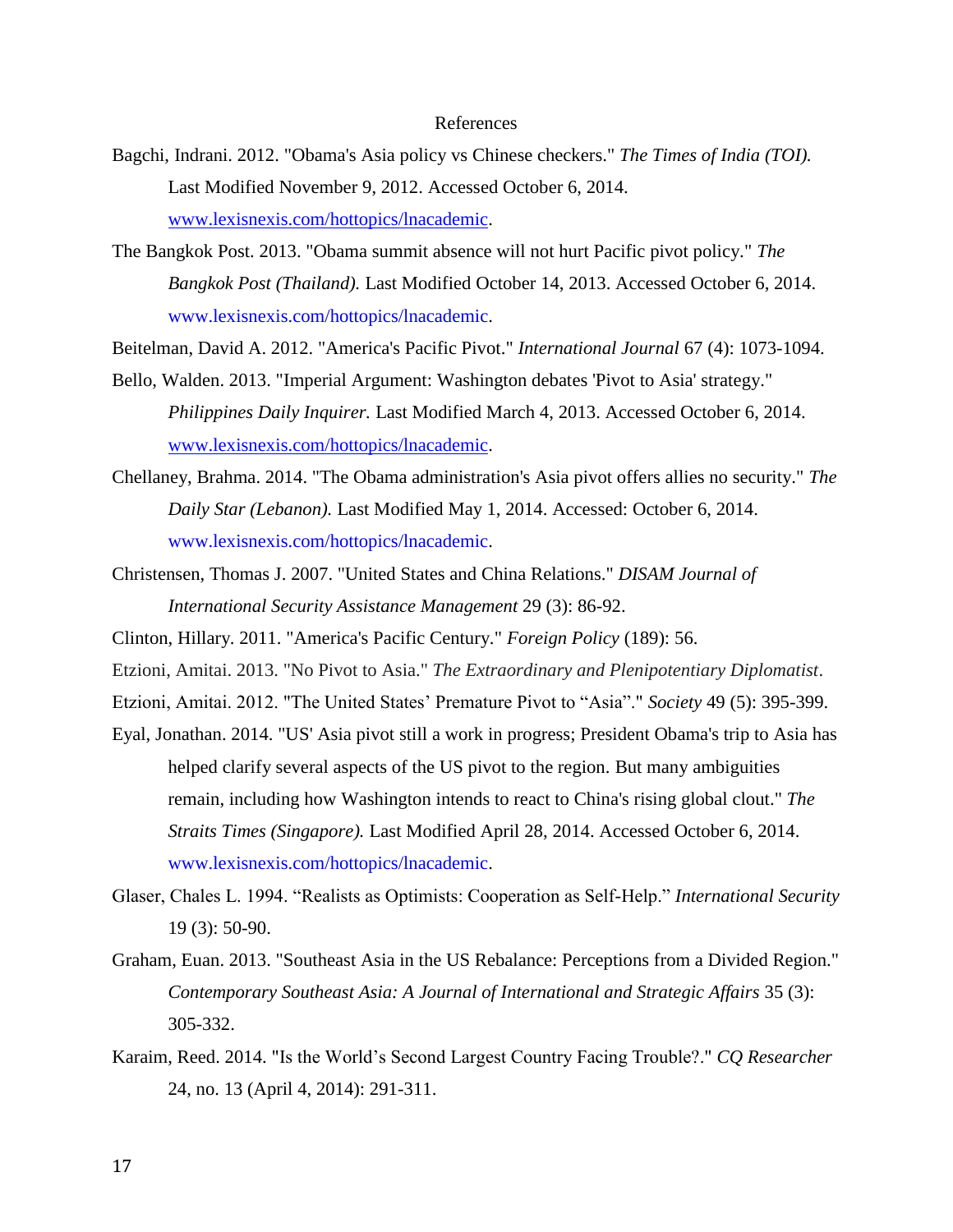http://library.cqpress.com.ezproxy.bethel.edu/cqresearcher/document.php?id=cqresrre201 4040400&type=hitlist&num=2.

- LaFranchi, Howard. 2013. "US 'pivot to Asia': Is John Kerry retooling it?; A focus of American resources on Asia was a major priority when Hillary Rodham Clinton was secretary of State. But it is unclear if John Kerry will follow her approach exactly, many regional analysts say." *The Christian Science Monitor.* Last Modified February 20, 2013. Accessed October 6, 2014. [www.lexisnexis.com/hottopics/lnacademic.](http://www.lexisnexis.com/hottopics/lnacademic)
- Lieberthal, Kenneth. 2011. "The American Pivot to Asia: Why President Obama's Turn to the East is Easier Said Than Done." *Foreign Policy.* Last Modified December 21, 2011. Accessed October 5, 2014.

http://www.foreignpolicy.com/articles/2011/12/21/the\_american\_pivot\_to\_asia.

Manyin, Mark E., Stephen Daggett, Ben Dolven, Susan V. Lawrence, Michael F. Martin, Ronald O'Rourke, and Bruce Vaughn. 2012. "Pivot to the Pacific? the Obama Administration's "Rebalancing" Toward Asia." In, 1-29.

[http://bethel.summon.serialssolutions.com/2.0.0/link/0/eLvHCXMwY2AwNtIz0EUrE4D](http://bethel.summon.serialssolutions.com/2.0.0/link/0/eLvHCXMwY2AwNtIz0EUrE4DZ2xh02HmSeZqJRXKaiWEqaHonLc00JSnVKCkNtP05MsrEz9nM3d3UG6mAdxNiYErNE2VQcHMNcfbQhVUX8aAtG6XF8cD2MLB4BbbKDcUYeBNBS8LzSsBbx1IkGBRSLBMTky2NgR0A0KF05haJaamJ5uYGZmkmBomGiQZJAFKBLFo) [Z2xh02HmSeZqJRXKaiWEqaHonLc00JSnVKCkNtP05MsrEz9nM3d3UG6mAdxNiYEr](http://bethel.summon.serialssolutions.com/2.0.0/link/0/eLvHCXMwY2AwNtIz0EUrE4DZ2xh02HmSeZqJRXKaiWEqaHonLc00JSnVKCkNtP05MsrEz9nM3d3UG6mAdxNiYErNE2VQcHMNcfbQhVUX8aAtG6XF8cD2MLB4BbbKDcUYeBNBS8LzSsBbx1IkGBRSLBMTky2NgR0A0KF05haJaamJ5uYGZmkmBomGiQZJAFKBLFo) [NE2VQcHMNcfbQhVUX8aAtG6XF8cD2MLB4BbbKDcUYeBNBS8LzSsBbx1IkGBR](http://bethel.summon.serialssolutions.com/2.0.0/link/0/eLvHCXMwY2AwNtIz0EUrE4DZ2xh02HmSeZqJRXKaiWEqaHonLc00JSnVKCkNtP05MsrEz9nM3d3UG6mAdxNiYErNE2VQcHMNcfbQhVUX8aAtG6XF8cD2MLB4BbbKDcUYeBNBS8LzSsBbx1IkGBRSLBMTky2NgR0A0KF05haJaamJ5uYGZmkmBomGiQZJAFKBLFo) [SLBMTky2NgR0A0KF05haJaamJ5uYGZmkmBomGiQZJAFKBLFo.](http://bethel.summon.serialssolutions.com/2.0.0/link/0/eLvHCXMwY2AwNtIz0EUrE4DZ2xh02HmSeZqJRXKaiWEqaHonLc00JSnVKCkNtP05MsrEz9nM3d3UG6mAdxNiYErNE2VQcHMNcfbQhVUX8aAtG6XF8cD2MLB4BbbKDcUYeBNBS8LzSsBbx1IkGBRSLBMTky2NgR0A0KF05haJaamJ5uYGZmkmBomGiQZJAFKBLFo)

Mearsheimer, John J. 2001. The tragedy of great power politics. New York: Norton.

- Mohan, C. Raja. 2014. "Chinese takeaway: Obama's pivot." *Indian Express.* Last Modified April 25, 2014. Accessed: October 6, 2014. [www.lexisnexis.com/hottopics/lnacademic.](http://www.lexisnexis.com/hottopics/lnacademic)
- Prestowitz, Clyde. 2012. "The Pacific Pivot." *The American Prospect* 23: 40+.
- Ross, Robert S. 2012. "The Problem with the Pivot: Obama's New Asia Policy is Unnecessary and Counterproductive." *Foreign Affairs* 91 (6): 70-82.

Rudd, Kevin. 2013. "Beyond the Pivot." *Foreign Affairs* 92 (2): 9-15.

Schake, Kori. 2014. "All Your Pivots Are Belong To Us." *Foreign Policy.* Last Modified September 12, 2014. Accessed October 5, 2014. [http://www.foreignpolicy.com/articles/2014/09/12/all\\_your\\_pivots\\_are\\_belong\\_to\\_us\\_ch](http://www.foreignpolicy.com/articles/2014/09/12/all_your_pivots_are_belong_to_us_china_american_power_asia_rebalance) [ina\\_american\\_power\\_asia\\_rebalance.](http://www.foreignpolicy.com/articles/2014/09/12/all_your_pivots_are_belong_to_us_china_american_power_asia_rebalance)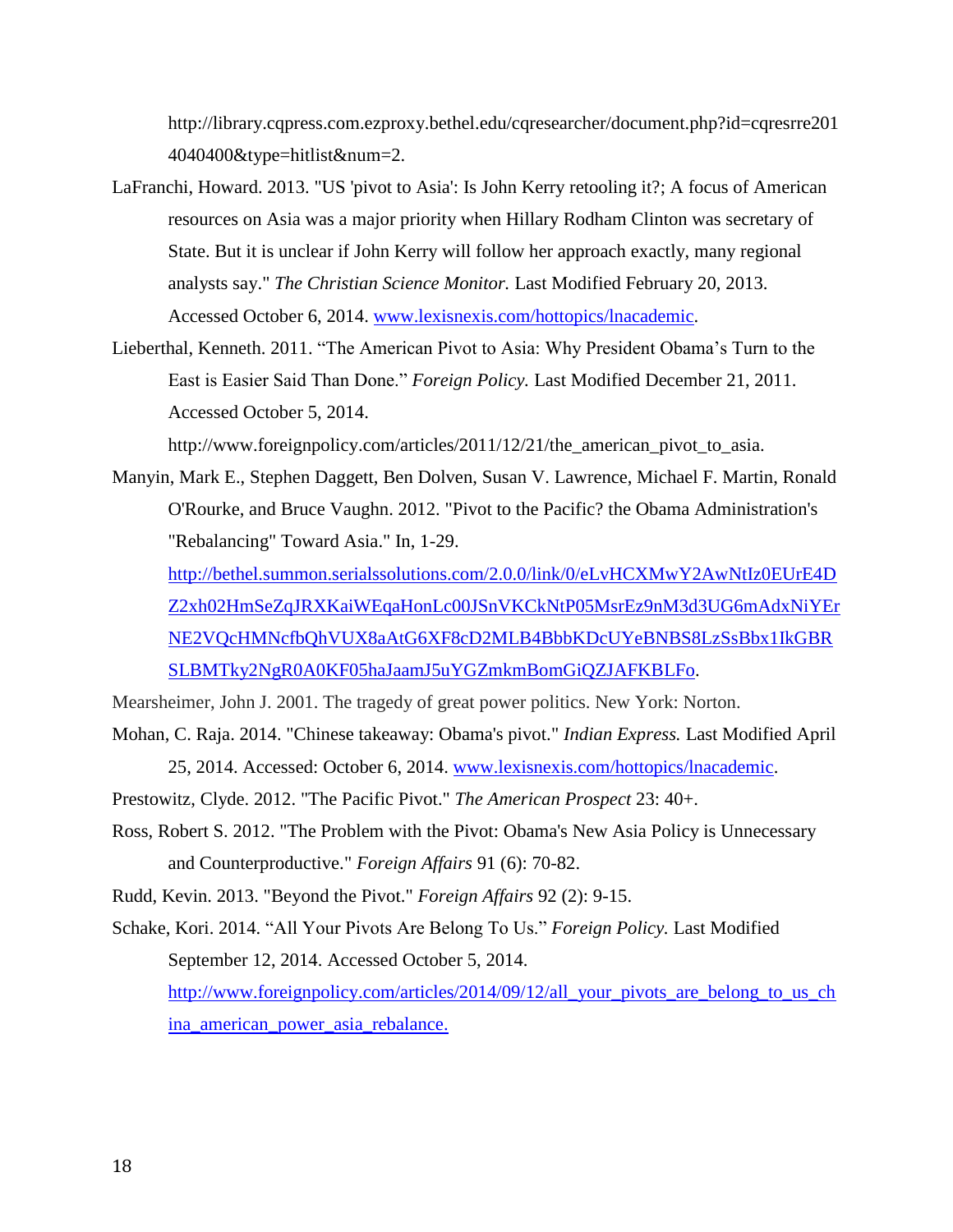- Smith, Jack A. 2014. "The Middle East and the Pivot to Asia: Obama's US Foreign Policy Bait and Switch". *Global Research.* [http://www.globalresearch.ca/the-middle-east-and-the](http://www.globalresearch.ca/the-middle-east-and-the-pivot-to-asia-obamas-us-foreign-policy-bait-and-switch/5386941)[pivot-to-asia-obamas-us-foreign-policy-bait-and-switch/5386941.](http://www.globalresearch.ca/the-middle-east-and-the-pivot-to-asia-obamas-us-foreign-policy-bait-and-switch/5386941)
- Stuart, Douglas. 2012. "San Francisco 2.0: Military Aspects of the U.S. Pivot Toward Asia." *Asian Affairs: An American Review* 39 (4): 202-218.
- Victor, Kirk, Richard E. Cohen, Brian Friel, and Alexis Simendinger. 2010. "Obama's Pivot Points." *National Journal*: 23-23.
- White, Hugh. 2014. "Obama faces hard choices as pivot hangs in the balance." *Australian Financial Review.* Last Modified May 5, 2014. Accessed October 6, 2014. [www.lexisnexis.com/hottopics/lnacademic.](http://www.lexisnexis.com/hottopics/lnacademic)

Xiang, Lanxin. 2012. "China and the 'Pivot." *Survival* 54 (5): 113-128.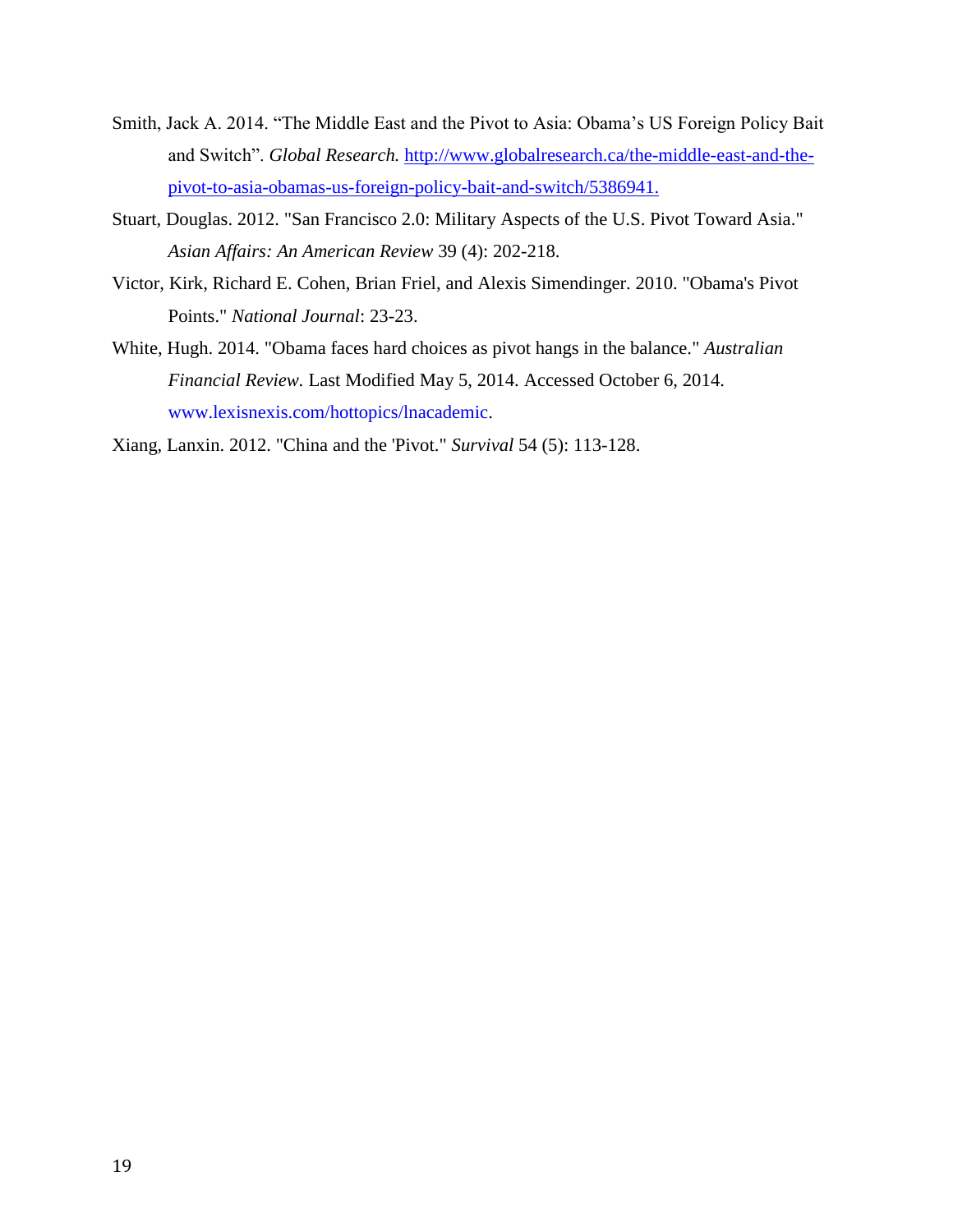#### **Part II: Partnership or Threat? The Philippine Perspective**

Throughout history, the Philippines has had a particularly strong tie to the United States. Beginning with its American colonization, and ending with today's strong economic and political ties, the United States of America has always been a strong ally to the Philippines in many ways. The Pivot Policy of 2011 is no different; it seems to reflect those close economic and political ties between the American and Philippine governments. By analyzing the tangible changes caused by the Pivot to the Philippine economy, military, and relationships with other nations, the various arguments for and against such an increase in relations with the United States can be identified. Through this analysis, various conclusions can be made as to the International Relations theory that is being used by the Philippine government and what they will likely do next.

The Philippines has had a long history of foreign occupation and war. In 1521, Magellan arrived in the Philippines to claim the archipelago for Spain. Spain finally colonized the islands in 1565 ( $0$ .<sup>i</sup> The Spanish then occupied the Philippines all the way up to 1898, when the Spanish were defeated by American ships that arrived in Manila Bay.<sup>ii</sup> December  $12<sup>th</sup>$  of that year was when the Treaty of Paris was signed, which ended the Spanish-American War and ceded the Philippines to the United States for \$20 million.<sup>iii</sup> Although this action was not recognized by Filipino leaders, who had control of the entire archipelago, except for Manila, afterwards the Philippines belonged to the United States.<sup>iv</sup>

The very next year, in February, fighting broke out between the United States and Filipino forces, which began the Philippine-American War. This war lasted for three and a half years of official war (1899-1902) and ten years of overall conflict. About 400,000 Filipino lives were lost in comparison to the  $10,000$  American lives.<sup>v</sup> Many consider this war to actually be just an extension and continuation of the Philippine Revolution against the Spanish rule. In 1901, Subic Bay was designated the principal U.S. Naval Station in the Philippines, it was also the year that the Sedition Law was put into place, a law which gave the death penalty or long prison sentence to anyone advocating for Philippine independence.<sup>vi</sup> Most of the war was fought through guerilla warfare until most of the guerillas were pushed back onto the island of Samar where they continued their guerrilla tactics and resistance until 1906 when the U.S. gain undisputed control of the islands.<sup>vii</sup> It was not until 1934 that the Philippines started its journey towards independence. The Tydings-McDuffle Act of 1934 provided for a 10 year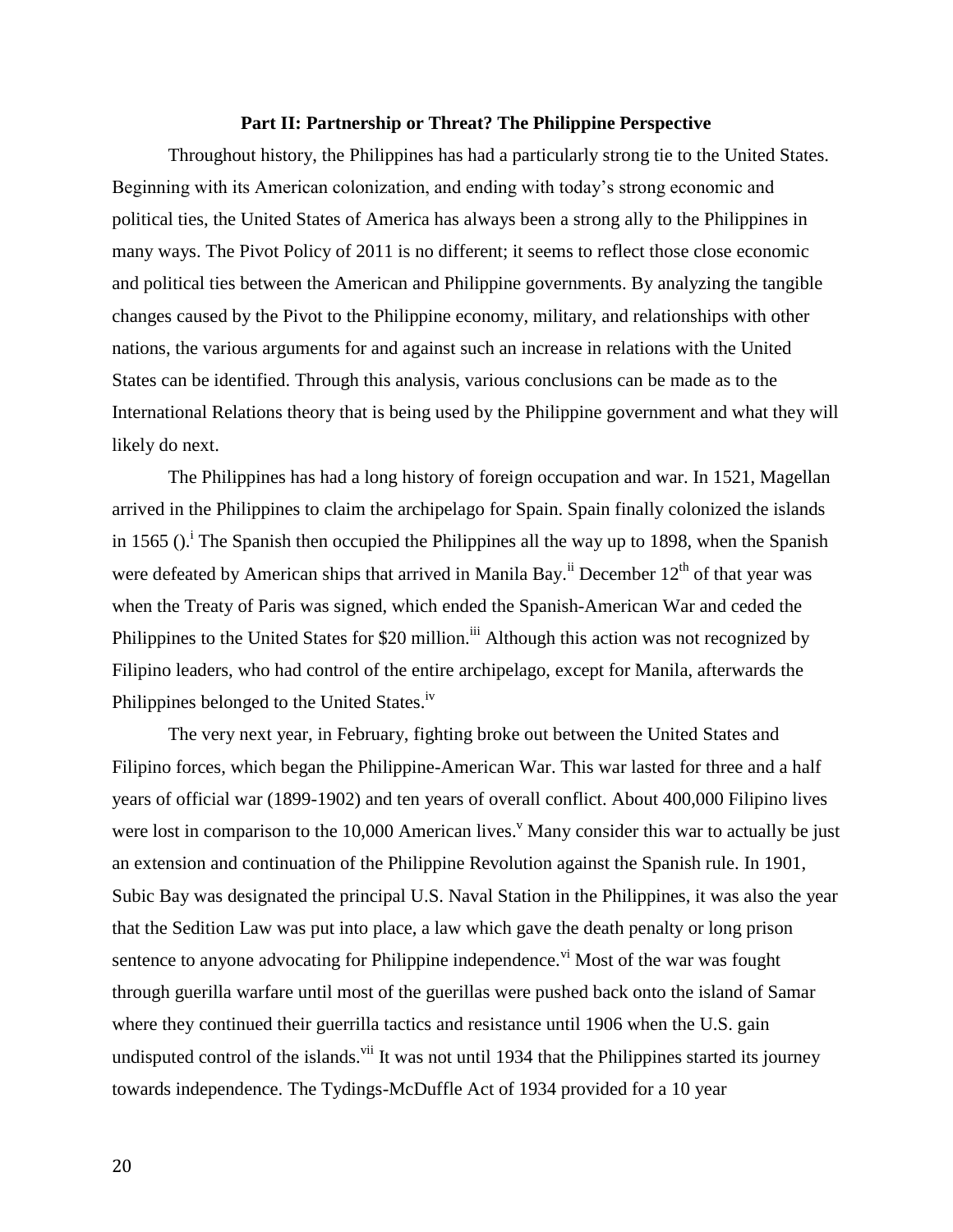Commonwealth status for the Philippines in order to prepare for independence. Political independence was finally achieved on July 4, 1946 and in 1992, the Subic Naval base was finally closed.<sup>viii</sup> Finally, after three hundred and eighty five years of submission to various Western nations, the Philippines was politically free.

The Pivot is essentially a refocus of American resources from the Middle East to East Asia. Accompanying this refocus are increased defense treaty alliances with Australia, Japan, South Korea, Thailand, and the Philippines.<sup>ix</sup> This increased American presence along with an increase in warships and aircraft are meant to counter the rise of an increasingly assertive China in the South China Sea, especially as it seems that China has become emboldened and has been supposedly challenging and undermining regional stability.<sup>x</sup> The goal is to shift 60% of all U.S. naval assets to the Pacific by the year  $2020$ <sup>xi</sup> America is trying to "reinvigorate," as one source would say, its security alliances with its partners in the region, especially in the Philippines.<sup>xii</sup> Along with the military changes, there are also economic changes, primarily through the establishment of trade agreements such as the TPP (Trans-Pacific Partnership). The United States' goal is for the TPP to surpass all other East and South Asian trade groupings.<sup>xiii</sup>

This new pivot has a series of real implications for the Philippines specifically. The first is that the Philippine government has agreed to a ten-year agreement to allow thousands of troops to be temporarily based in the Philippines, twenty years after the last United States military bases were completely closed down.<sup>xiv</sup> This also allowed for more visits by US aircraft and a rotation presence of U.S. marines.<sup>xv</sup> The Philippines has also offered Washington a greater access to its military facilities in exchange for the modernization of its military and arms.<sup>xvi</sup> The American government has approved the transfer of a patrol ship to the Philippine Navy and tripled its military assistance to \$30 million in 2012 to fulfill this bargain.<sup> $xvii$ </sup> The US military will likely continue to increase over the next few years. In fact, two American nuclear armed submarines have already made port calls in Subic Bay.<sup>xviii</sup>

The Enhanced Defense Cooperation Agreement is the embodiment of these changes.<sup>xix</sup> The EDCA, as it is called, is a "reconfiguration of the Philippine-US bilateral security partnership towards the development of a minimum credible defense posture in light of the changing geostrategic environment."<sup>xxx</sup> This allows US military access to and use of many facilities of the AFP (Armed Forces of the Philippines) especially for joint ventures, but is not a permanent base because the Philippine constitution bans any sort of permanent US presence.<sup>xxi</sup>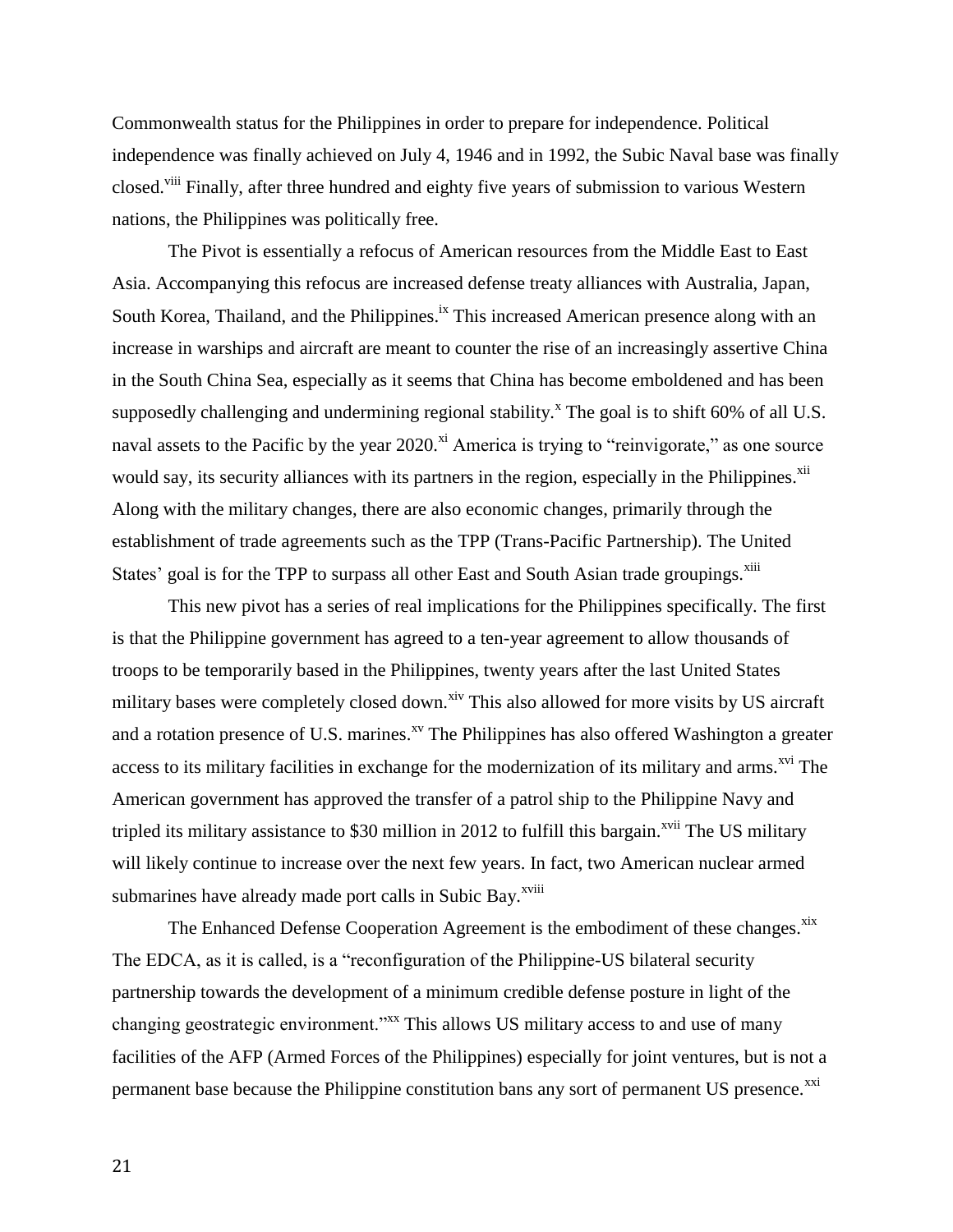Such action also increases the US Navy response time in order to help in situations such as the devastation of Typhoon Haiyan in 2013 and allows the US to have greater operational flexibility in the region. $^{xxii}$ 

Not only that, but this increased alliance with the Philippines has made the Philippines a hub for American forces. This year, in fact, the Australian, Japanese, and South Korean militaries for the first time participated in the Balikatan (meaning shoulder to shoulder) US-Philippine exercise.<sup>xxiii</sup> However, as Chris Brose, a foreign policy adviser, has told Washington, "The question is not whether America is doing something. Clearly America is. The question is whether what America is doing adds up to a set of actions that's fundamentally impacting China's calculus."<sup>xxiv</sup>

It is well known that the Philippine people are very pro-American. In fact, public opinion has generally supported this increase in relations with the United States, which means that the Philippines has welcomed the enhanced cooperation with the United States. $x_{xx}$  Many attribute this support to the shared history, common values, common strategic and economic interests, and commitment to freedom and democracy.<sup>xxvi</sup> Actually, Filipino is the largest foreign-born group in the U.S. armed forces, there are an estimated 150,000 Americans living in the Philippines and there are about four million Filipino Americans in the United States.<sup>xxvii</sup> Clearly, the two nations have a strong connection. Statistically speaking, there is a  $62\%$  + tcrust rate of the United States, in contrast with 55% percent of the population who have little trust of China.<sup>xxviii</sup>Manila is the most vocal in criticizing China's aggressive moves in the region.<sup>xxix</sup>

Generally speaking, this new "pivot" towards Asia is looked upon favorably by the Philippine government. Manila has warmly welcomed the US military presence in South East Asia<sup>xxx</sup> In fact, most political leaders in the Philippines, except the far left-leaning parties, support this intensification of relations with their already-ally the United States.<sup>xxxi</sup> This is in contrast with some of the other nations in the region, such as Thailand. This is due to a variety of reasons. First, the Philippines does not have the economic ties with China that countries like Thailand do. Although Thailand has been a treaty ally of the U.S. since 1954, it has been unwilling to further open its territory to the United States as the Philippines has.<sup>xxxii</sup> This is due to the fact that Thailand fears that strong ties with the United States would compromise its vibrant trade with China and since they have refused further American ties, they have upped their ties with China.<sup>xxxiii</sup> The Philippines, on the other hand, does not have those same strong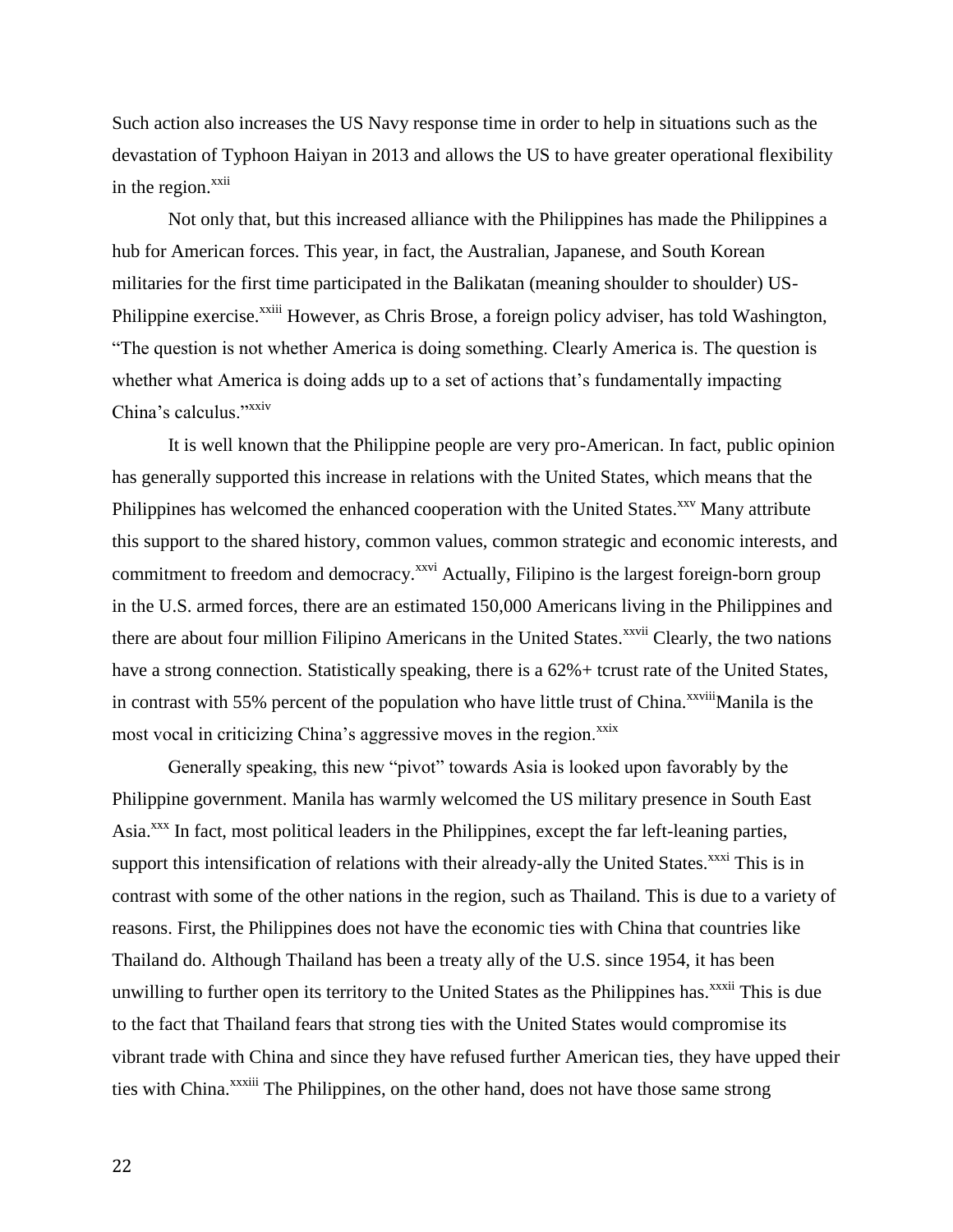economic ties to China since President Gloria Macapagal-Arroyo left office. In fact, the United States is the Philippines' largest source of FDIs and is also the Philippines' second largest trade partner.<sup>xxxiv</sup> In 2012, only 12.4% of the Philippines' exports go to China whereas 15.6% go to the United States.<sup>xxxv</sup>

Secondly, there are political factors in the area that make an extended alliance with the United States ideal. Primarily, the Philippines is having some territorial disputes with China over the Scarborough Shoal. China has sent combat ready patrols to defend the shoal and after the Philippines was forced to withdraw, established a permanent presence.<sup>xxxvi</sup> Especially with the presence of large oil reserves within that area, both countries are trying to claim it as their own.xxxvii With the increased militarization that the Philippines has received from the United States, the Philippines, the timing of American involvement appears to be perfect in order to continue to stand up to China for its territory.<sup>xxxviii</sup> Without the militarization and build-up of the Navy that the Philippines has received from the U.S. with the EDCA, there would be no way that the Philippines could stand up to China. In fact, in July of 2014, President Aquino announced that he may ask the US to deploy spy planes in the Philippines' territory in the South China Sea, or the West Philippine Sea, as the Philippines would prefer.<sup>xxxix</sup>

Not only that, but Philippine President Benigno Aquino has begun to transfer national focus from internal issues to external issues and it is the perfect time to strengthen ties with allies. Because the Philippines has been so concerned with domestic struggles, its navy and airforce are very weak since the military has received all of the resources.<sup> $x$ l</sup> The Pivot came at a perfect time for the Philippines to receive many resources necessary from the United States. Agreements such as the EDCA also help to cover non-military issues such as human rights and relief aid.<sup>xli</sup> As one author put it, "The Philippines needs to attain minimum defense credibility, enhance its maritime domain awareness, improve its capacity to enforce its laws over its waters, and cooperate on traditional and non-traditional security issues such as humanitarian action and disaster response with other countries on the same level."<sup>xlii</sup> This renewed alliance with the United States can help the Philippines attain those things. Basically, the United States' desire to maintain a credible presence in South East Asia is the Philippines' perfect opportunity get as much as it can out of a strengthened relationship with the U.S. $A$ <sup>xliii</sup>

Finally, the Philippines has also started to see China as an overarching existential threat to their wellbeing.<sup>xliv</sup> Other nations in the region still have strong relations with China and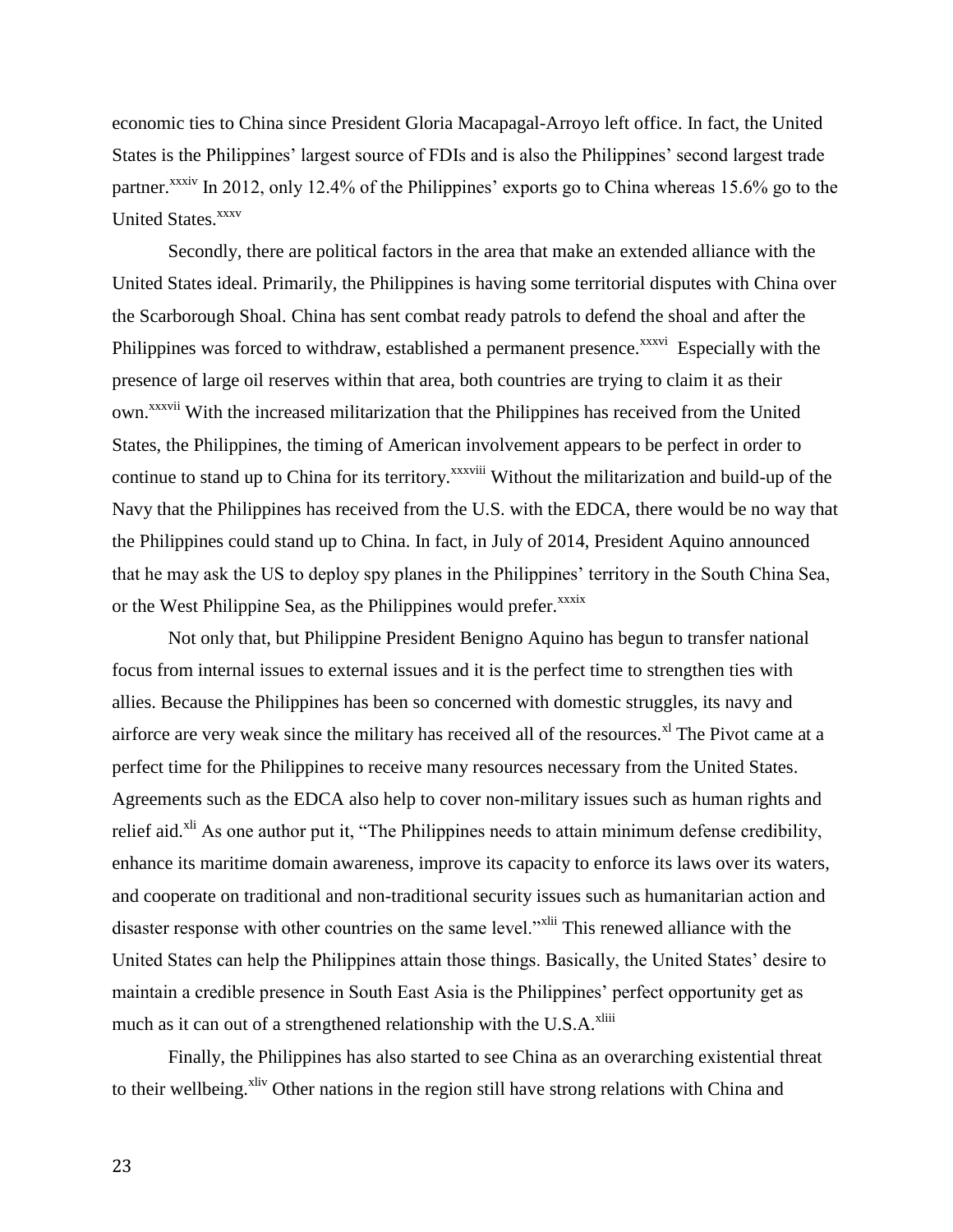therefore do not have this issue. In fact, this has created a new facet in the Philippines' relationship with the United States.

However, there are also a few reservations about this renewed relationship with the United States. The first is the question of the reliance of the United States. Valerie Sanders, in her article entitled "The U.S. and Asia: What Pivot?" puts it the best when she writes, "President Obama's decision… to cancel visits to U.S. allies in the region, has led many to ask whether the pivot is simply a rhetorical device without any real substance to it."<sup>xly</sup> Most sources that question the pivot first question America's commitment to the Pivot, especially in the last two years. In fact, as the United States has seemed to back off from the region in the past two years, China has responded with concrete policies and actions.<sup>xlvi</sup> Although the US has significantly increased its warships and resources to Asia despite budget woes, these absences and a seeming indifference to the pivot in recent speeches still invoke doubt. Since Washington is still grappling with the Middle East, then growing tension in the South and East China Seas that could depend on US intervention become periphery concerns, which is an issue that greatly concerns the Philippines.<sup>xlvii</sup> Some even say that the U.S. created overblown expectations for the Pivot and are now paying the price because now countries in the area are questioning Obama's reliability. Not only that, but countries like the Philippines who are America's allies who rely on external security guarantors like the U.S. to ensure peace are starting to look vulnerable since America does not appear to be there.<sup>xlviii</sup>

Some would say, however, that the Pivot itself has begun to exacerbate the issues that the Philippines has with China instead of fixing them; that the Pivot has lead to *increased* tensions in the region.<sup>xlix</sup> They say that the increased relationship between the United States and the Philippines has caused China to proverbially flex is muscles to push back. They see the increased economic relationship as a threat. For example, it was not until the Philippines began to increase and expand its alliance with the United States in 2011 that the territorial dispute began to get worse.<sup>1</sup> China also seemed to be "punishing" the Philippines when it started to ban Philippine bananas. It also bears mentioning that when this happened, the US bought the country's bananas instead, which shows how much China's actions are also contributing to the Philippines' turn towards the United States.<sup>li</sup> Not only that, but some sources say that Philippine-made goods are being held at Chinese ports for nontariff-related "issues."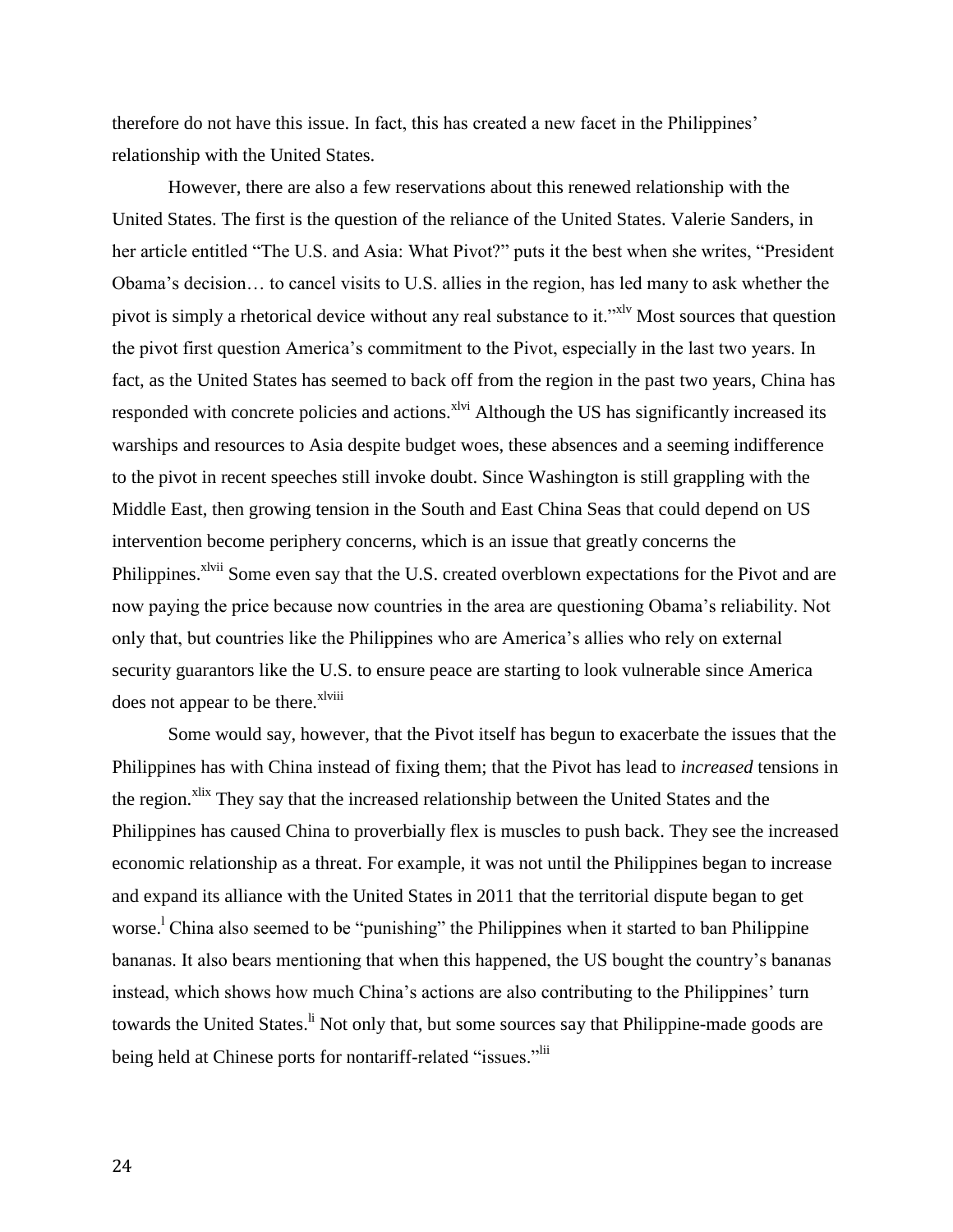President Aquino is attempting to maintain diplomatic and economic relations with China while he tries to actively oppose China's actions in the West Philippine Sea, but it has become very difficult to do so; he did not even attend the  $10<sup>th</sup> China-ASEAN$  expo.<sup>liii</sup> In fact, since the pivot began, President Aquino has cancelled some Chinese-funded projects because of irregularities during his anti-corruption platform. It This is not without cost, however. Although China is not the Philippines' main trade partner, but trade with China is still a valuable part of Philippine economy. Not only that, but China is the fourth largest provider of development assistance to the Philippine Islands and is the second largest provider of concessional loans to the country.<sup>1v</sup> Losing these things will hurt the Philippines' economy immensely. The Philippines' relationship with the United States also seems to be harmful to the Philippines' relationship with other Southeast Asian nations who have given some negative sentiment for appearing to cleave more closely to Washington that any other nation in the region.  $\frac{dv}{dt}$  Instead of mellowing the region, the Pivot seems to have further complicated the area. In essence, China seems to be challenging and testing the U.S. to see what America will do and the relations between China and the Philippines specifically have been the most worrisome.

Traditionally, the United States has deterred regional powers in this region from resorting to aggression by showing that the US is interested in maintaining freedom of navigation. However, now, the US has been inserted directly into the legally complex disputes of the region.<sup>Ivii</sup> This in and of itself is cause for the Philippines to be wary. There is some fear that America's actions are solely motivated by the purpose of protecting American hegemony and interject Washington deeply into Asia's economy.<sup>1viii</sup> In fact, ASEAN itself has shared concerns that TPP and America's other economic action might be issues.<sup>lix</sup> Not only that, but American action could be considered unconstitutional and against the VFA (Visiting Forces Agreement) of 1999 in the Philippines. Both of these things establish the U.S. military force in the Philippines as a non-combat role and outlaws any permanent base of operations for the U.S. military on Philippine land.<sup>1x</sup> People do not want to go rushing into an agreement that is going to go poorly for them later.

Looking at the way the Philippines has responded and reacted to the events in the region in the last few years, it is clear that the Philippine government is employing a variety of International Relations theories. I would suggest that it is employing a neorealist theory in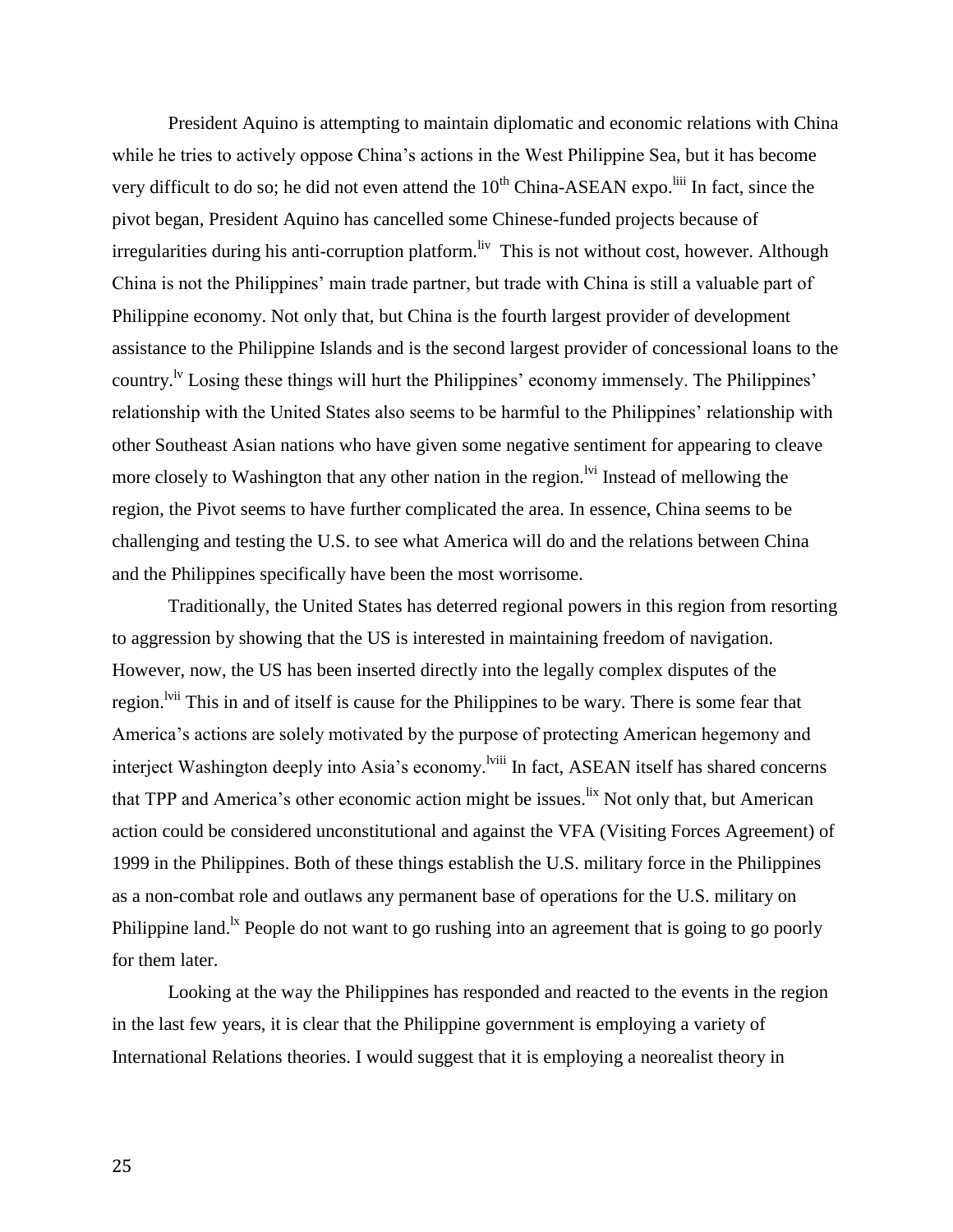regards to its own region of Asia and a neoliberal theory at a larger level, especially in relation to the United States.

The Philippines especially shows neorealist theory in the instance of its relationship with China and the territorial disputes of the Scarborough Shoal. Neorealism is characterized by its realist views of anarchy and that every nation is just looking out for its own interests with an added view that nations seek to increase their relative power and are equal in terms of needs but not in capability. The Philippines is seeking to increase its relative power to the other nations in the region especially through its defense of the disputed territory in the West Philippine Sea. However, at the same time, it realizes the need to work with more powerful nations since although each nation has the same needs, there is a difference in ability to achieve those needs or goals.

However, on the other hand, the Philippines also welcomes partnership with the United States and this seems to indicate a neoliberal view. The neoliberal view is characterized by the idea that nations can successfully work and cooperate in the international system. Although some Philippine skeptics point to the dangers of the Pivot and of American involvement in the Pacific, the government seems to think that their nation and the United States can successfully cooperate with one another without too many negative consequences. Although this is a debatable view, the government clearly acts on it.

It is clear that due to these sentiments, the Philippine government will most likely continue on the political route that they are on. Regionally, it is likely that the Philippines will continue to fight for the Scarborough Shoal and defy China, especially if the United States continues to support the Philippine military. Internationally, the Philippines will also continue to maintain a strong relationship with the United States, relying on the U.S. for military and economic support.

In conclusion, the Pivot to Asia that the United States has enacted in the past four years, has many implications for the Philippines, both good and bad. Very early in the history of the Philippines, there has been a strong relationship between the Philippines and the United States of America. This shared history has influenced the fact that the Philippines has had a strong relationship with the United States for a long time. Although the Philippine government has opened its arms to heightened American involvement, it is still necessary to analyze the positive and negative factors of the Pivot from the Philippine perspective. Through looking at the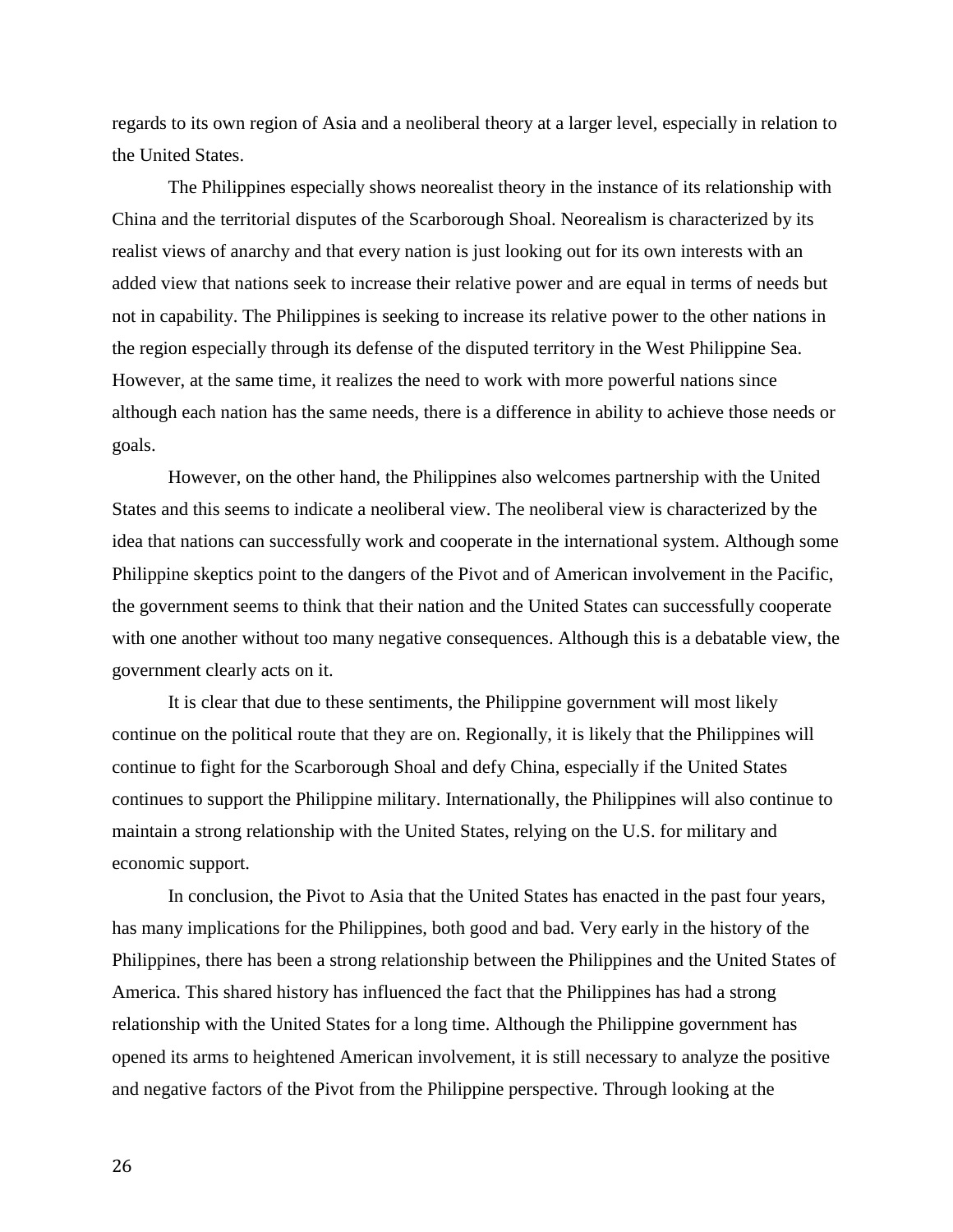economic, military, and relational changes that occur because of the Pivot and how the Philippines has responded, one can assess the Philippine government's actions and reasoning according to both neorealism and neoliberalism.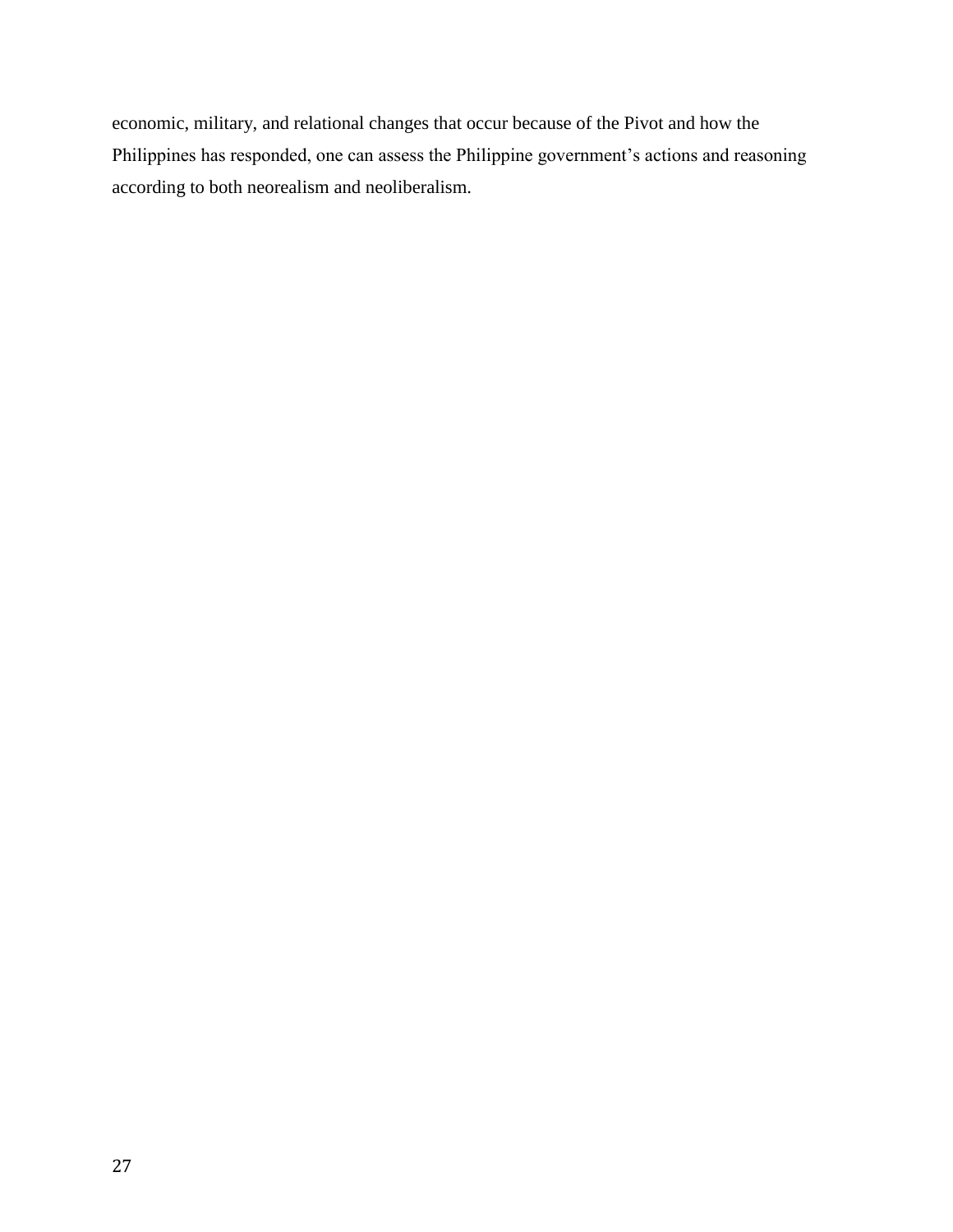### References

- Amador, Julio S. III, and Karla Mae Pabeliña. "US-Philippines Enhanced Defense Cooperation Agreement Bolsters 'Pivot to Asia.'" *Rappler*, April 27, 2014.
- Carlos, Clarita. "Asia Pacific Security Developments: A Regional Perspective." *Russian International Affairs Council,* June 9, 2014.
- Graham, Euan. 2013. "Southeast Asia in the US Rebalance: Perceptions from a Divided Region." *Contemporary Southeast Asia: A Journal of International and Strategic Affairs* 35 (3): 305-332. doi:10.1355/cs35-3a.
- Heydarian, Richard Javad. "Has Obama Abandoned Asia? A Philippine Perspective." *The Huffington Post*, October 11, 2013.
- Lum, Thomas. 2013. "The Republic of the Philippines and U.S. Interests." In, 99-142. [http://bethel.summon.serialssolutions.com/2.0.0/link/0/eLvHCXMwY2AwNtIz0EUrEwx](http://bethel.summon.serialssolutions.com/2.0.0/link/0/eLvHCXMwY2AwNtIz0EUrEwxMki2TE43MzE2SU0ySklNMQd2QNONUI0vDJAtT8IbvyCgTP2czd3dTb6QC3k2IgSk1T5RB3s01xNlDF7RTo7Q4vgByEEM8sDkMrK2AbX4jMQbeRNCK8LwS8M6xFAkGhSRDI6MUy1SzxCSTRJM087Sk1FTTVHODVFPzRFMLc3NTSQYJXMYBAM9HM-4) [Mki2TE43MzE2SU0ySklNMQd2QNONUI0vDJAtT8IbvyCgTP2czd3dTb6QC3k2IgSk1](http://bethel.summon.serialssolutions.com/2.0.0/link/0/eLvHCXMwY2AwNtIz0EUrEwxMki2TE43MzE2SU0ySklNMQd2QNONUI0vDJAtT8IbvyCgTP2czd3dTb6QC3k2IgSk1T5RB3s01xNlDF7RTo7Q4vgByEEM8sDkMrK2AbX4jMQbeRNCK8LwS8M6xFAkGhSRDI6MUy1SzxCSTRJM087Sk1FTTVHODVFPzRFMLc3NTSQYJXMYBAM9HM-4) [T5RB3s01xNlDF7RTo7Q4vgByEEM8sDkMrK2AbX4jMQbeRNCK8LwS8M6xFAkGh](http://bethel.summon.serialssolutions.com/2.0.0/link/0/eLvHCXMwY2AwNtIz0EUrEwxMki2TE43MzE2SU0ySklNMQd2QNONUI0vDJAtT8IbvyCgTP2czd3dTb6QC3k2IgSk1T5RB3s01xNlDF7RTo7Q4vgByEEM8sDkMrK2AbX4jMQbeRNCK8LwS8M6xFAkGhSRDI6MUy1SzxCSTRJM087Sk1FTTVHODVFPzRFMLc3NTSQYJXMYBAM9HM-4) [SRDI6MUy1SzxCSTRJM087Sk1FTTVHODVFPzRFMLc3NTSQYJXMYBAM9HM-4.](http://bethel.summon.serialssolutions.com/2.0.0/link/0/eLvHCXMwY2AwNtIz0EUrEwxMki2TE43MzE2SU0ySklNMQd2QNONUI0vDJAtT8IbvyCgTP2czd3dTb6QC3k2IgSk1T5RB3s01xNlDF7RTo7Q4vgByEEM8sDkMrK2AbX4jMQbeRNCK8LwS8M6xFAkGhSRDI6MUy1SzxCSTRJM087Sk1FTTVHODVFPzRFMLc3NTSQYJXMYBAM9HM-4)
- "Mideast Problems Hamper US Security Pivot to Asia." *The Inquirer*. October 6, 2014. [http://globalnation.inquirer.net/112080/mideast-problems-hamper-us-security-pivot-to](http://globalnation.inquirer.net/112080/mideast-problems-hamper-us-security-pivot-to-asia/)[asia/.](http://globalnation.inquirer.net/112080/mideast-problems-hamper-us-security-pivot-to-asia/)
- "Obama's Visit, A Shot in the Arm for a Struggling Ally." *Philippines News Link*. PhilNews, April 29 2014.
- Panda, Ankit. "PH-US security relations: Deepening the alliance." *The Diplomat,* April 29, 2014.
- Ross, Robert S. 2012. *The Problem with the Pivot: Obama's New Asia Policy is Unnecessary and Counterproductive*. Vol. 91. New York: Council on Foreign Relations, Inc.
- Sabillo, Kristine Angeli. "Aquino, Obama to tackle US pivot to Asia during state visit." *The Inquirer*, April 20, 2014.
- Sabillo, Kristine Angeli. "US 'pivot' to Asia gaining strength- admiral." *The Inquirer*, October 25, 2014.
- Sanders, Valerie. 2012. "The U.S. and Asia: What Pivot?." *The Foreign Service Journal*: 10.
- Smith, Jack A. 2014. "The Middle East and the Pivot to Asia: Obama's US Foreign Policy Bait and Switch." *Global Research*.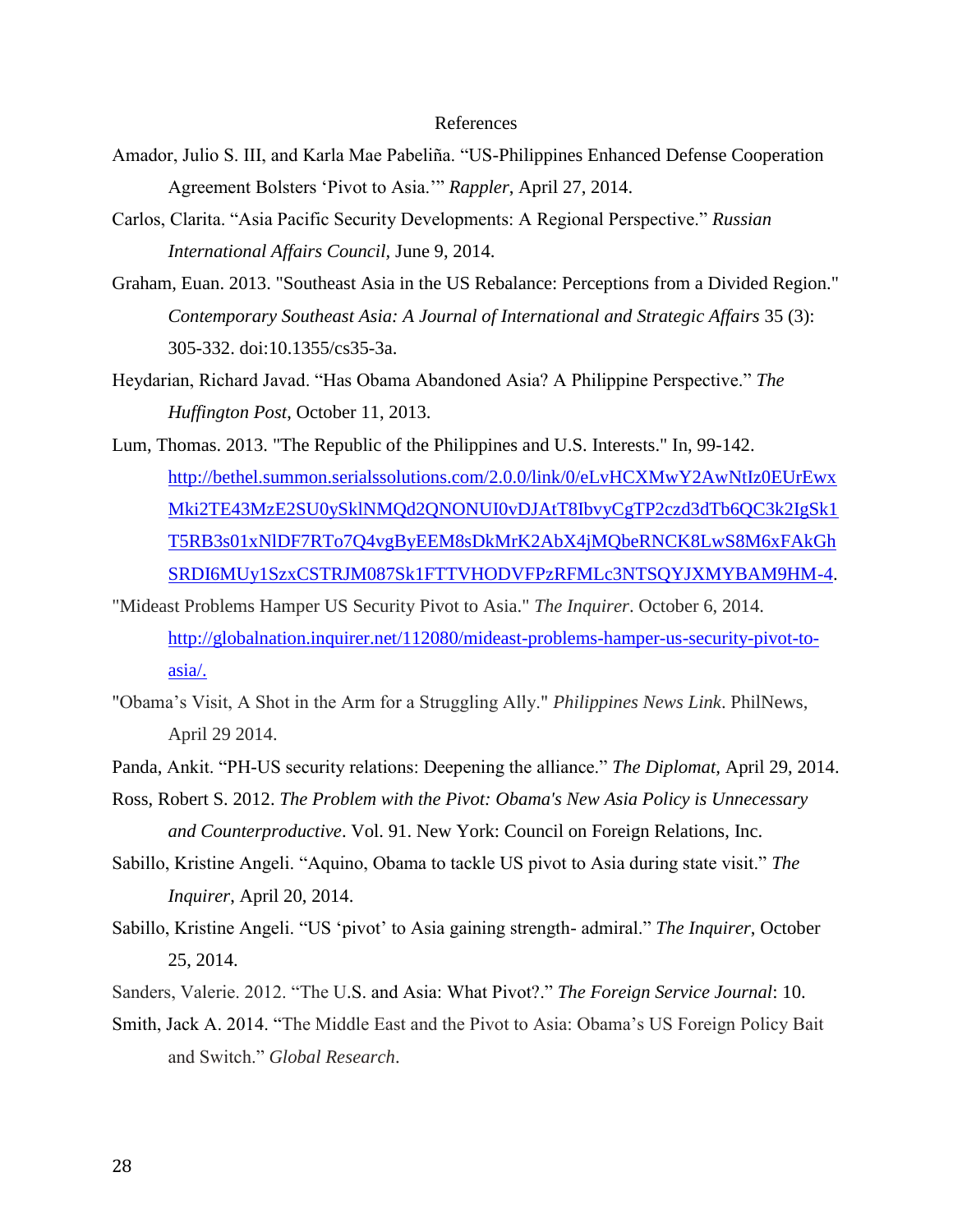Trajano, Julius Cesar I. 2012. "US Alliances with the Philippines and Thailand: Partnerships or Interests?," *RSIS Commentaries*: 154-12.

Tribung Pinoy's Philippine History 101. "Philippines and the United States: An Historical Time

<sup>viii</sup> "Philippines and the United States."

- <sup>x</sup> Robert S. Ross, *The Problem with the Pivot: Obama's New Asia Policy is Unnecessary and Counterproductive*. Vol. 91. (2012).
- xi "Kristine Angeli Sabillo, "US 'pivot' to Asia gaining strength- admiral," *The Inquirer*, October 25, 2014.
- <sup>xii</sup> Julius Cesar Trajano I, "US Alliances with the Philippines and Thailand: Partnerships or Interests?," *RSIS Commentaries*, (2012), 1.
- xiii Smith, "The Middle East and the Pivot to Asia."

<sup>xiv</sup> "Mideast Problems."

xv Smith, "The Middle East and the Pivot to Asia."

xvi Trajano, "US Alliances with the Philippines and Thailand," 1; Ross, "Obama's New Asia Policy is Unnecessary and Counterproductive."

xvii Trajano, "US Alliances with the Philippines and Thailand," 1; Euan Graham, "Southeast Asia in the US Rebalance: Perceptions from a Divided Region." *Contemporary Southeast Asia: A Journal of International and Strategic Affairs* 35 (3) (2013): 313, doi:10.1355/cs35-3a.

- xviii Trajano, "US Alliances with the Philippines and Thailand," 1.
- xix Julio S. Amador III and Karla Mae Pabeliña, "US-Philippines Enhanced Defense Cooperation Agreement Bolsters 'Pivot to Asia,'" *Rappler*, April 27, 2014.
- xx Ankit Panda, "PH-US security relations: Deepening the alliance," *The Diplomat,* April 29, 2014.
- <sup>xxi</sup> Panda, "PH-US security relations: Deepening the alliance."

xxii Amador and Pabeliña, "US-Philippines Enhanced Defense Cooperation Agreement."

- <sup>xxiii</sup> Ross, "Obama's New Asia Policy is Unnecessary and Counterproductive."
- xxiv "Mideast Problems."
- xxv Trajano, "US Alliances with the Philippines and Thailand," 2; Clarita Carlos, "Asia Pacific Security Developments: A Regional Perspective," *Russian International Affairs Council,* June 9, 2014.

xxvi Thomas Lum, "The Republic of the Philippines and U.S. Interests." (2013): 1,

[http://bethel.summon.serialssolutions.com/2.0.0/link/0/eLvHCXMwY2AwNtIz0EUrEwxMki2TE43MzE](http://bethel.summon.serialssolutions.com/2.0.0/link/0/eLvHCXMwY2AwNtIz0EUrEwxMki2TE43MzE2SU0ySklNMQd2QNONUI0vDJAtT8IbvyCgTP2czd3dTb6QC3k2IgSk1T5RB3s01xNlDF7RTo7Q4vgByEEM8sDkMrK2AbX4jMQbeRNCK8LwS8M6xFAkGhSRDI6MUy1SzxCSTRJM087Sk1FTTVHODVFPzRFMLc3NTSQYJXMYBAM9HM-4) [2SU0ySklNMQd2QNONUI0vDJAtT8IbvyCgTP2czd3dTb6QC3k2IgSk1T5RB3s01xNlDF7RTo7Q4vgB](http://bethel.summon.serialssolutions.com/2.0.0/link/0/eLvHCXMwY2AwNtIz0EUrEwxMki2TE43MzE2SU0ySklNMQd2QNONUI0vDJAtT8IbvyCgTP2czd3dTb6QC3k2IgSk1T5RB3s01xNlDF7RTo7Q4vgByEEM8sDkMrK2AbX4jMQbeRNCK8LwS8M6xFAkGhSRDI6MUy1SzxCSTRJM087Sk1FTTVHODVFPzRFMLc3NTSQYJXMYBAM9HM-4) [yEEM8sDkMrK2AbX4jMQbeRNCK8LwS8M6xFAkGhSRDI6MUy1SzxCSTRJM087Sk1FTTVHODV](http://bethel.summon.serialssolutions.com/2.0.0/link/0/eLvHCXMwY2AwNtIz0EUrEwxMki2TE43MzE2SU0ySklNMQd2QNONUI0vDJAtT8IbvyCgTP2czd3dTb6QC3k2IgSk1T5RB3s01xNlDF7RTo7Q4vgByEEM8sDkMrK2AbX4jMQbeRNCK8LwS8M6xFAkGhSRDI6MUy1SzxCSTRJM087Sk1FTTVHODVFPzRFMLc3NTSQYJXMYBAM9HM-4) [FPzRFMLc3NTSQYJXMYBAM9HM-4.](http://bethel.summon.serialssolutions.com/2.0.0/link/0/eLvHCXMwY2AwNtIz0EUrEwxMki2TE43MzE2SU0ySklNMQd2QNONUI0vDJAtT8IbvyCgTP2czd3dTb6QC3k2IgSk1T5RB3s01xNlDF7RTo7Q4vgByEEM8sDkMrK2AbX4jMQbeRNCK8LwS8M6xFAkGhSRDI6MUy1SzxCSTRJM087Sk1FTTVHODVFPzRFMLc3NTSQYJXMYBAM9HM-4)

xxvii Lum, "The Republic of the Philippines and U.S. Interests," 1.

xxviii Trajano, "US Alliances with the Philippines and Thailand," 2.

Line." [http://www.tribo.org/history/us-rp.html.](http://www.tribo.org/history/us-rp.html)

 $\overline{\phantom{a}}$ <sup>i</sup> "Philippines and the United States: An Historical Time Line." Tribung Pinoy's Philippine History 101, [http://www.tribo.org/history/us-rp.html.](http://www.tribo.org/history/us-rp.html)

ii "Philippines and the United States."

iii "Philippines and the United States."

iv "Mideast Problems Hamper US Security Pivot to Asia," *The Inquirer*, October 6, 2014.

[http://globalnation.inquirer.net/112080/mideast-problems-hamper-us-security-pivot-to-asia/.](http://globalnation.inquirer.net/112080/mideast-problems-hamper-us-security-pivot-to-asia/)<br><sup>v</sup> "Philippines and the United States."

vi "Philippines and the United States."

<sup>&</sup>lt;sup>vii</sup> "Mideast Problems."

<sup>&</sup>lt;sup>ix</sup> Jack A. Smith, "The Middle East and the Pivot to Asia: Obama's US Foreign Policy Bait and Switch." *Global Research* (2014).